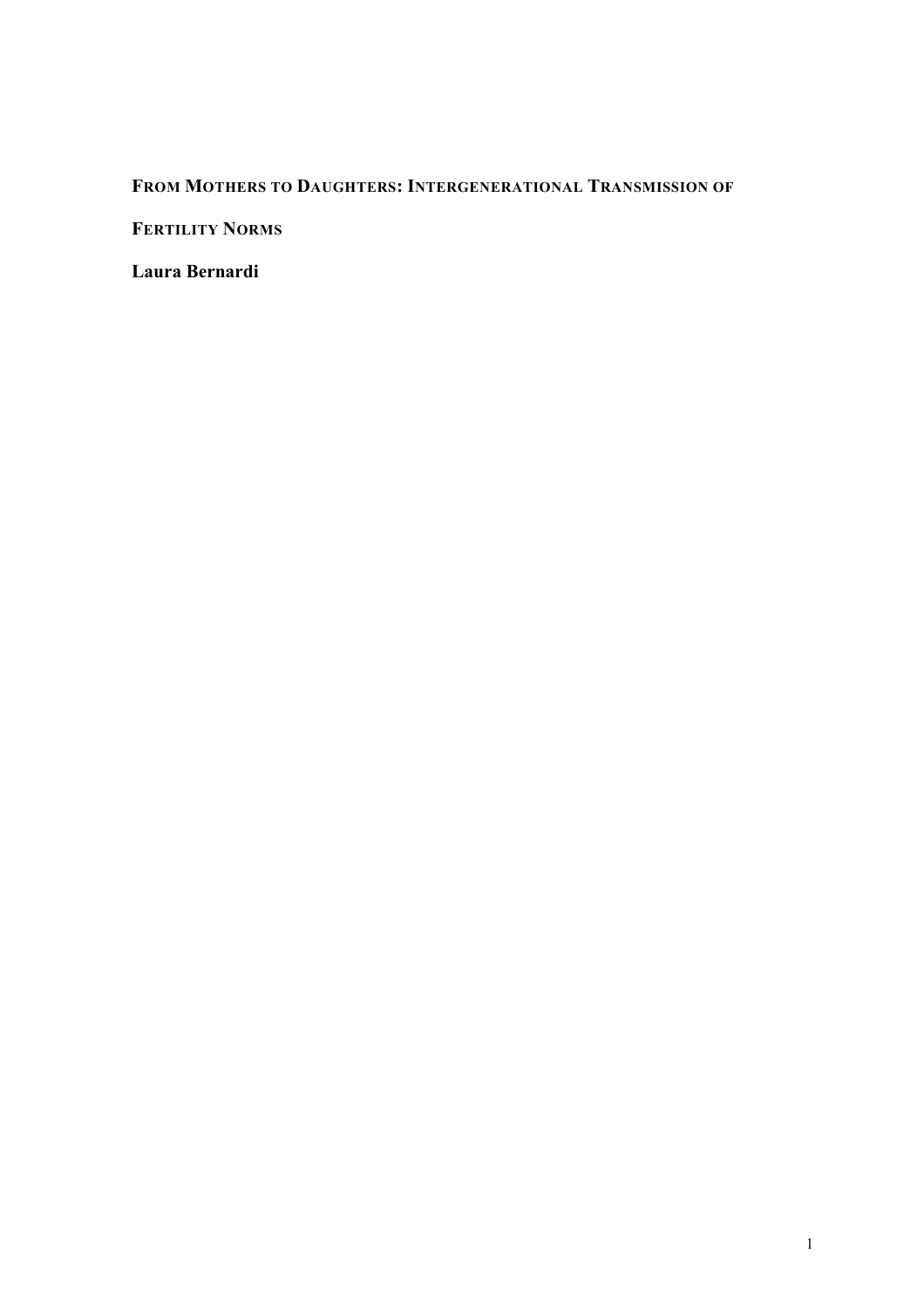#### **INTRODUCTION**

Starting from the mid-1960s, family and fertility patterns in Europe underwent fundamental changes. In the course of a few decades the rapid decrease in the number of children born per woman and the dramatic increase in age at first birth modified considerably the life-course experience of women. Sociologists and socio-demographers have increasingly turned to intergenerational models to explain family behaviour (Kahn and Anderson 1992; Wu 1993). A number of studies show that there is a positive correlation between the fertility of parents and children, even in societies characterized by major changes in the timing of family-related events and in the occurrence of such events (Murphy Knudsen 2002, Bernardi and White 2010). There is a long record of correlations between mothers' and daughters' completed fertility in historical population studies.<sup>1</sup> Such empirical regularity in intergenerational correlations in fertility may reflect stability in family influences amid the dramatic cultural changes of post-war Europe. Part of the explanation for such continuity is that attitudes and meanings are transmitted from one generation to another and that intergenerational continuity generates life-course continuities in social behavioural and ideological systems (Putallaz et al. 1998).

In this Chapter I look at one important dimension of intergenerational continuities in fertility, namely normative beliefs about fertility choices between generations. Normative beliefs are important determinants of fertility behaviour. While norms are learnt and internalized throughout the life course, primary socialization of children

 $1$  These correlations range between 0.084 and 0.221, with the variation often related to the length of coresidence of parents and children (see, for instance, Pullum and Wolf 1991, Axinn et al. 1994, Murphy 1999, Barber 2000, Gagnon and Heyer 2001, Steenhof and Liefbroer, 2008, Liefbroer and Elzinga 2006).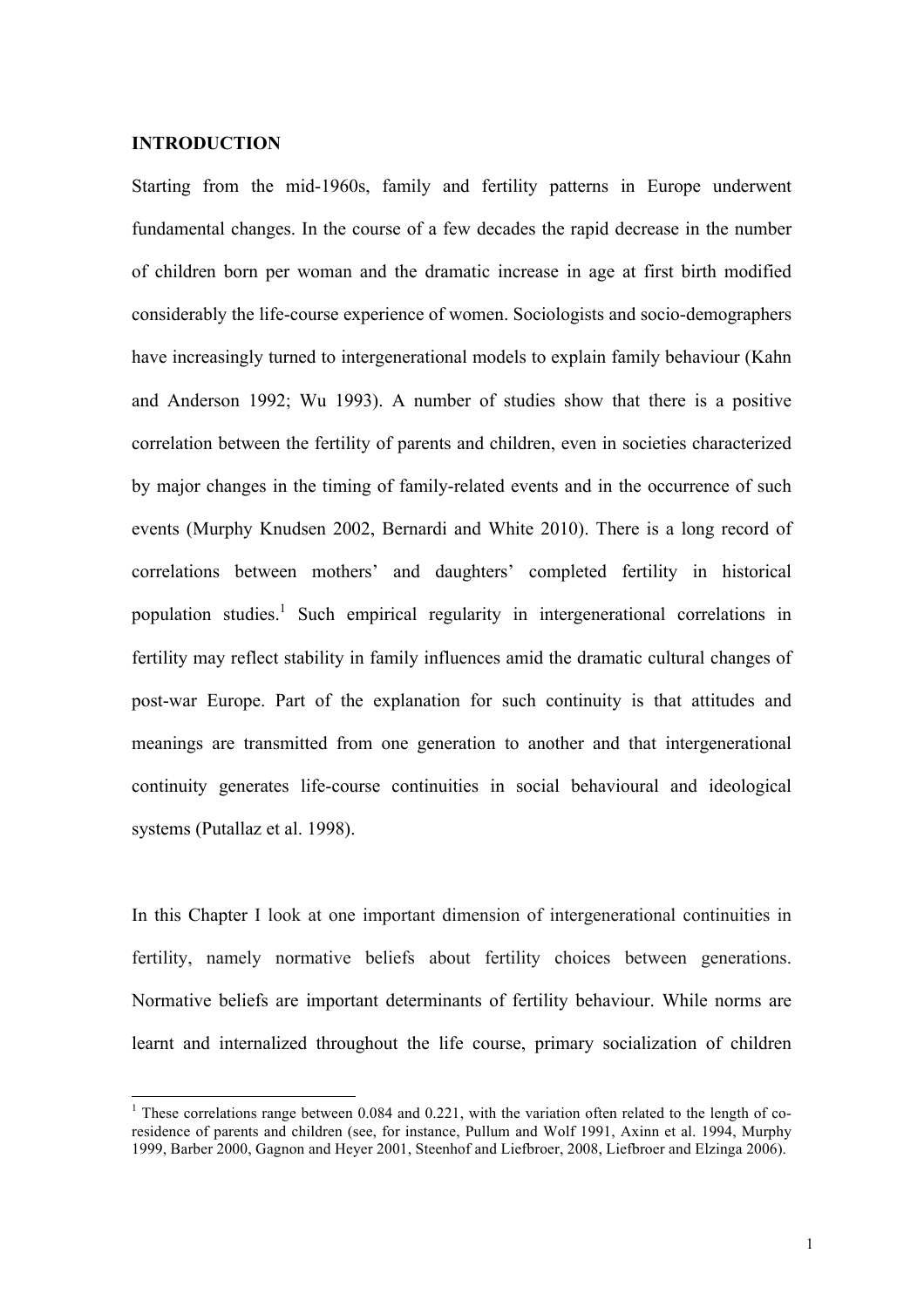within the family and role modelling are important mechanisms in ensuring norm transmission. In addition, interaction with family members in adult life may reinforce the effects of early socialization and role modelling.

In the following I focus on the ways in which mothers and their daughters explain and make sense of normative beliefs about childbearing. I draw on set of semi-structured interviews with women of reproductive age and their mothers, collected in Italy between 2004 and 2006. The chapter provides first a micro-level descriptive analysis of normative beliefs about childbearing norms in mother–daughter dyads. Linking these descriptive analyses to the biography of specific couples of mothers and daughters, I identify patterns of continuity and discontinuity in the social meaning of children and their fertility outcomes.

#### **INTERGENERATIONAL TRANSMISSION AND FERTILITY**

The intergenerational transmission of norms and values about parenthood across generations produces some degree of continuity in attitudes and behaviour regarding family formation. I use values in the sense of beliefs about what it is significant and desirable to achieve in relation to parenthood, childbearing and childrearing. Norms, though certainly related to values, constitute rules for behaviour. We can distinguish three types of norm: permissive norms define what is considered to be acceptable or admitted behaviour; proscriptive norms define what behaviour has to be avoided; and prescriptive norms define what is best to be done or what is the necessary behaviour. Children may adopt their parents' family and fertility values and norms through various mechanisms, some of which act in a direct manner, like those involved in conscious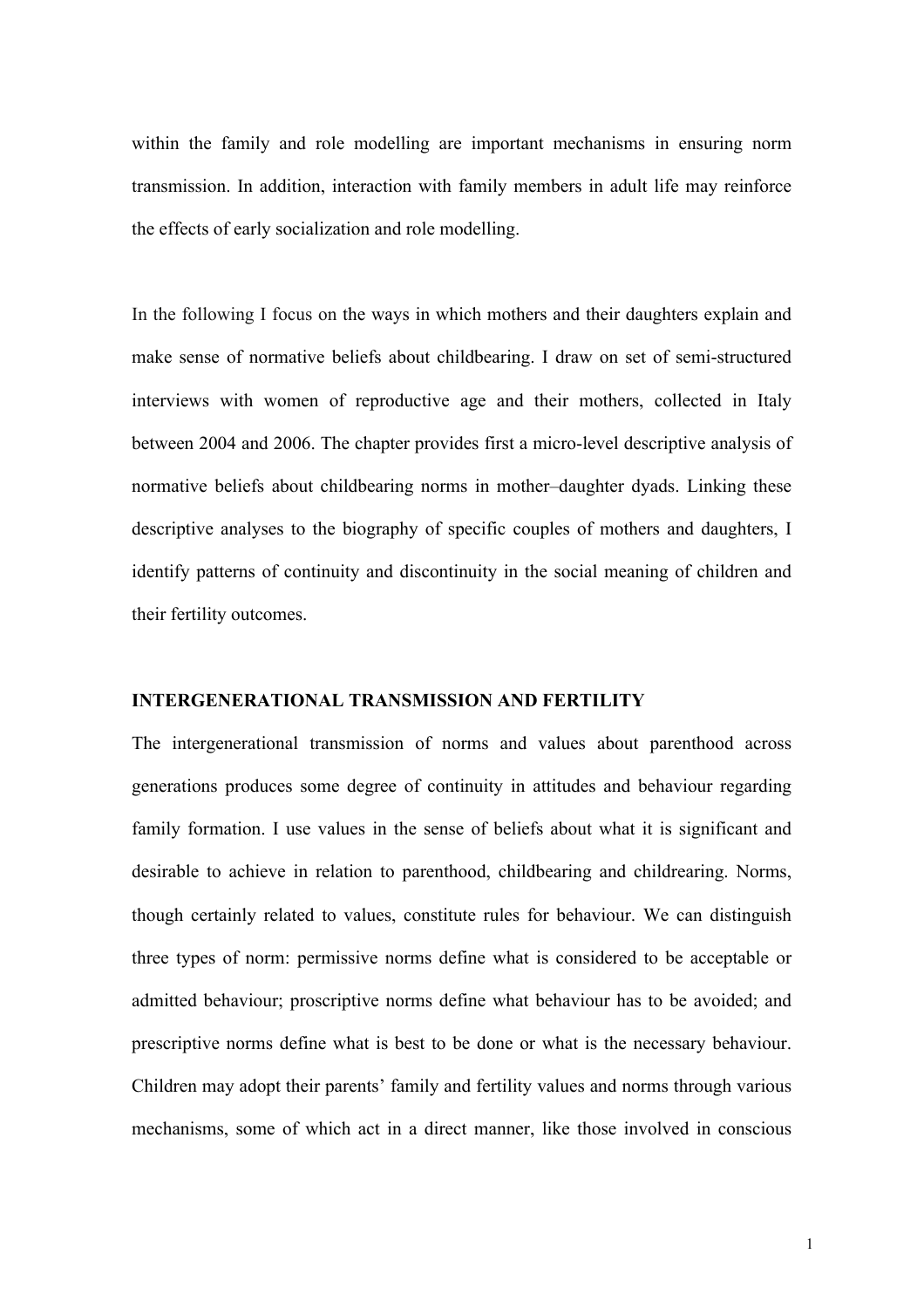socialization efforts by parents (socialization mechanisms for values and norms), and some of which are indirect (role modelling) or mediated by behaviour (status inheritance).

Value and norms socialization mechanisms occur when parents use explicit socialization techniques like support and control to make their children adopt what they believe to be an appropriate behaviour. Parents may use material or emotional punishments and rewards (Smith 1988). For instance, they may express their disagreement with a given mode of behaviour. The quality of the social ties between parents and children affects the likelihood that the latter will comply with parents' norms and values (Axinn and Thornthon 1992, Schröder 2009). Parents' beliefs and values are assumed to be particularly important during all the phases of the transition to adulthood, when young people need to make choices, each of which could lead them on to a different pathway.

Role-modelling mechanisms are involved when mother's and father's roles are reproduced by the children through passive internalization (Campbell 1969, Chodorvo 1978, Holden and Zambarano 1992), Parental beliefs about discipline and parenting may be transmitted through disciplinary practices and the level of supportive parenting (Simons et al. 1992). In this case it is the behaviour that is reproduced, and individuals formulate beliefs that are consistent with their parenting practices when they themselves become parents.

Mediating mechanisms like status inheritance may add up to direct or indirect transmission of preferences and behaviour. Similar attitudes and values among parents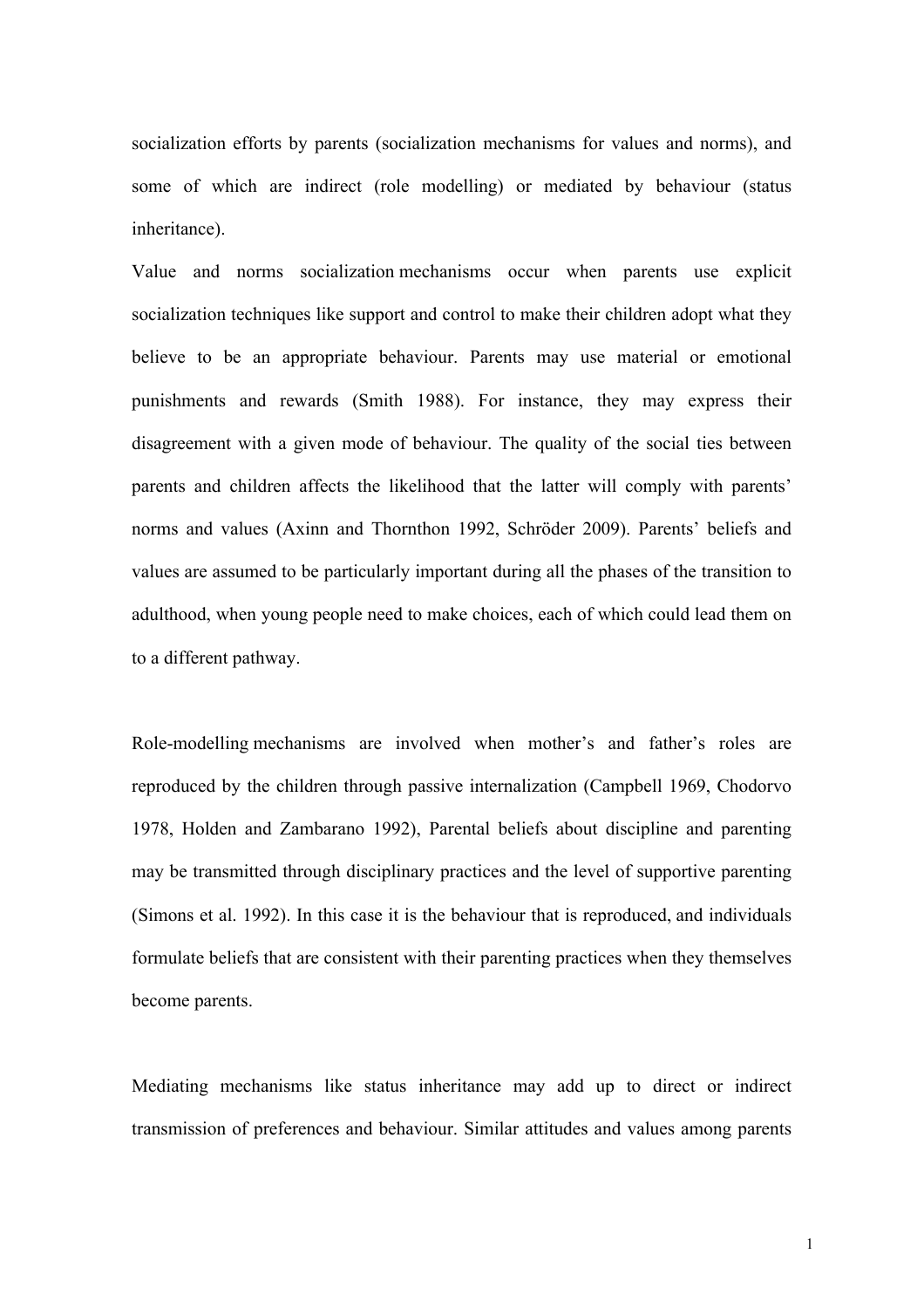and children may be the consequence of the fact that they share a common social position (Bengston 1975) so that their life course is likely to be structured by similar sets of opportunities and constraints. For instance, the educational or employment career would strongly structure the timing and modalities of his or her family formation and fertility. If structural conditions change dramatically or if intergenerational social mobility is high, the effects of status inheritance are low despite close relationships between parents and children. This is another reason why we may observe differences between parents and daughters' modes of behaviour and attitudes, even though their relationships are close.

The mechanisms mentioned above are likely to produce attitudes and values among children that are similar to those of their parents. Yet, there are several ingredients that mediate in particular socialization and role-modelling mechanisms in the production of intergenerational continuities. Such ingredients include the proximity between parents and children during childhood, the quality of their affective relationship, the quality of the mother's experience of her role, her recollection of it, and the presence or absence of conflict among family members (Boyd 1989). Qualitative evidence that the structure of interpersonal interaction and communication can play a major role in individual understandings of fertility ideals and intentions is further suggestive of the importance of the intensity of interactions between kin (Bernardi 2003, Bernardi et al. 2005, Bernardi and Oppo 2008).

This top-down socialization model, on which most of the studies reviewed here are based, has been the object of criticism (Connell 2009). Nevertheless, it constitutes a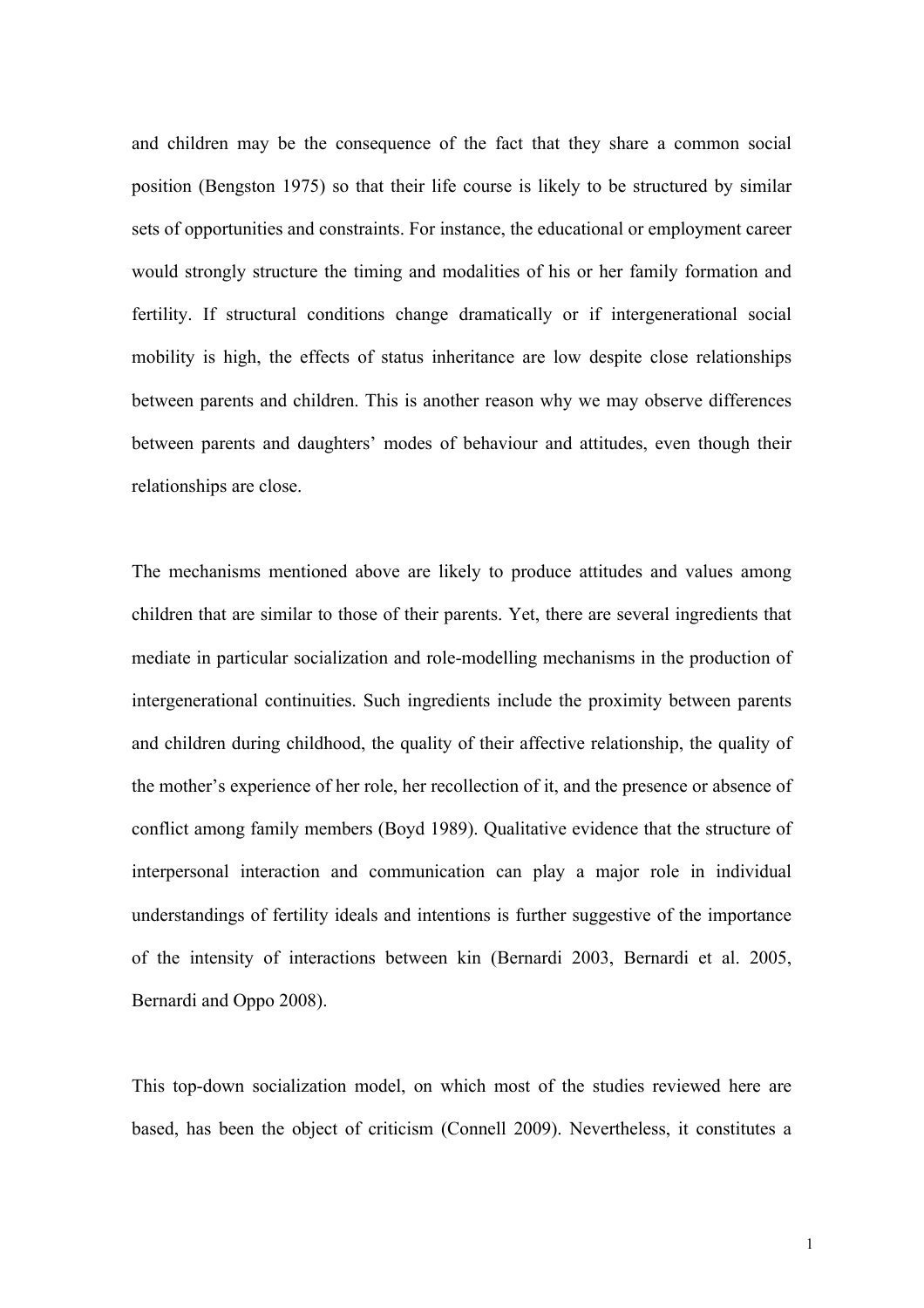useful theoretical starting point to think about continuity and change in fertility-related norms through the generations. The analysis of mother–daughter interviews shows that socialization is all but a linear and regular process proceeding diachronically from mothers to daughters. When it comes to family and fertility issues, the complexity of the ways in which norms are transmitted may take the form of some inconsistency between the mother's experience of fertility and the wish she has for her daughter's experience of motherhood. Alternatively, it may express itself in various forms of resistance to specific behavioural norms of the mother's by the daughter, who nonetheless pursues the same values of her mother while needing to adapt her specific choices to a changed environment. Lastly, complexity materializes itself in the multidirectional flows of influences, which flow from mothers to daughters but also in the opposite direction.

While in other life-course domains like education and employment, formal criteria regulate the occurrence of transitions from one state to another, the age structuring of family transitions is mostly left to the informal regulation of social norms (Stettersten 2003). Whether implicit or explicit mechanisms are involved, shared norms regulating the occurrence and timing of fertility are crucial in shaping the content of what is passed on in intergenerational exchanges. In the following I shall look at two kinds of norms about family size: age at first birth, and the appropriate sequencing of the transition to parenthood in relation to other life-course events and statuses. I shall distinguish prescriptive norms (indicating what is preferably done) and proscriptive norms (indicating what should not be done). I shall highlight the similarities and differences across generations, and between single mother–daughter dyads, in the content of such norms. Further following an interpretative approach, I shall examine the ways in which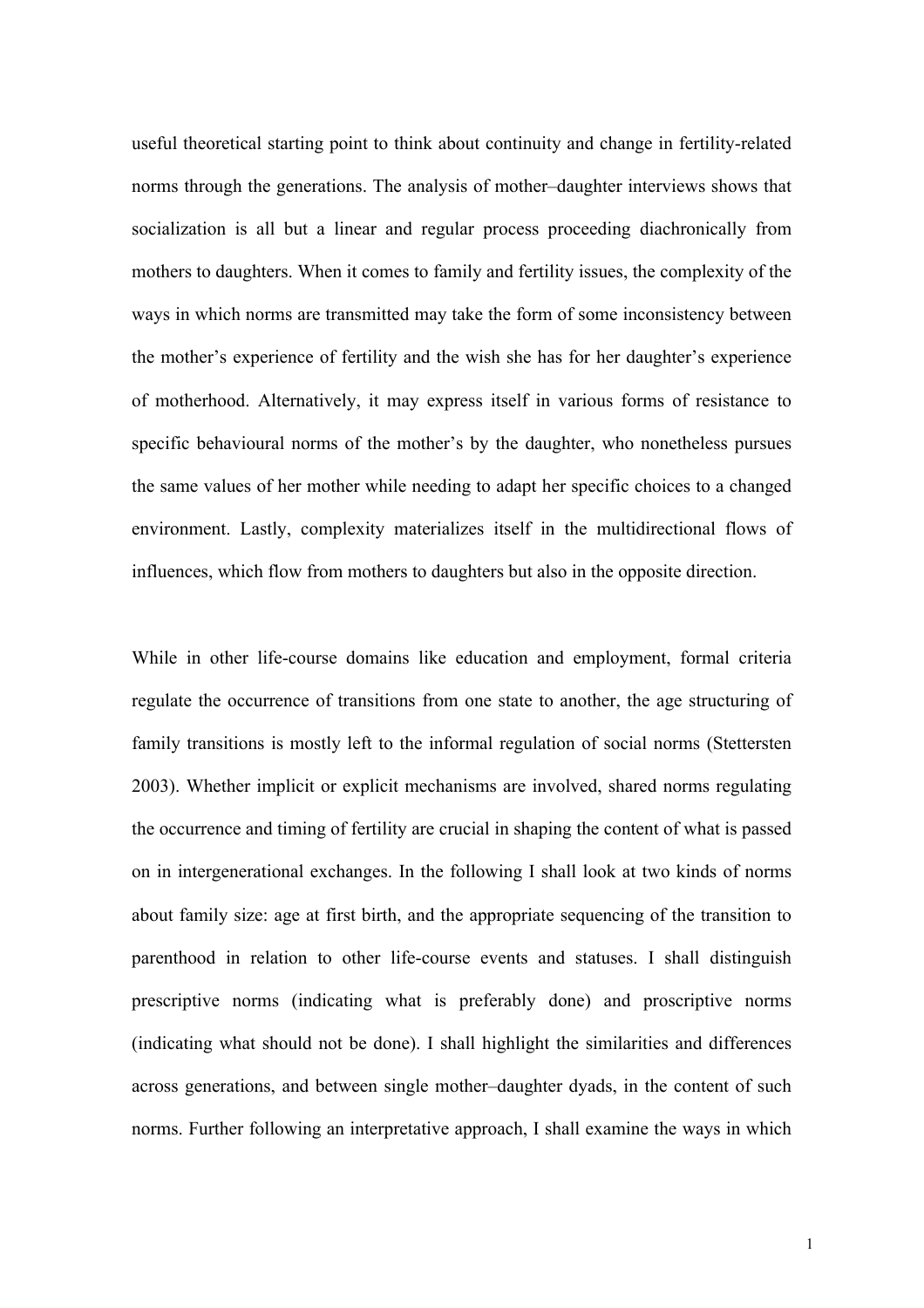mothers and daughters contextualize their normative beliefs with references to values about parenthood and children.

The empirical basis for the chapter is a corpus of 36 semi-structured interviews with childless women of reproductive age and their mothers collected in four cities in Italy (18 mother–childless daughter dyads).<sup>2</sup> All the interviews were collected between 2004 and 2006 and are part of larger study on low fertility rates in Italy, where 240 women of of all parities (from childless women to mothers of 4) , as well as their mothers and (when possible) their partners, were interviewed.

Table X.1 in the appendix summarizes the basic socio-demographic characteristics of these mothers and daughters, like age, marital status, educational achievement and employment status at the time of the interview, as well as number of children (for the mothers only).

By means of comparative content analysis, I contrasted values and norms (permissive, prescriptive and proscriptive norms) about the number of children, the age at birth for mothers, and the age interval between children held by mother and daughter in each dyad and then across dyads.

## **CONTEXT OF THE STUDY**

Italian fertility decline was already evident in the early 1990s, when the period indicator

<sup>&</sup>lt;sup>2</sup> The data come from the project Explaining Low Fertility in Italy (ELFI), supported by grants from the National Institute of Child Health and Human Development (R01 HD048715) and the National Science Foundation (BCS 0418443).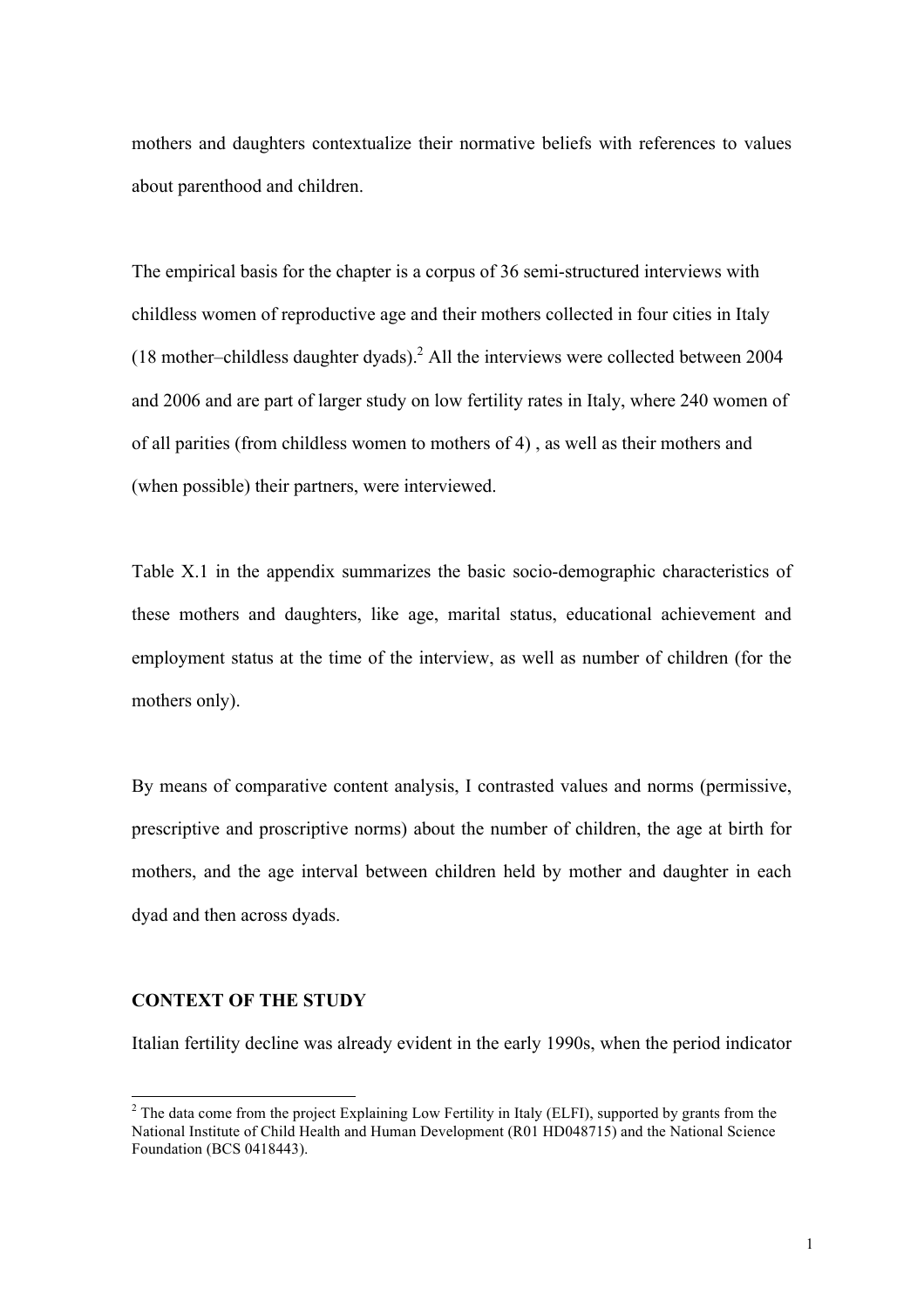recorded levels below 1.3, but the cohort fertility of women born in the mid-1960s and early 1970s was also substantially lower than that of the generation of their mothers in most Italian regions (Barbgli et al. 2003). These very low birth rates took many population experts by surprise (Chesnais, 1998), given the dominant presence of the Catholic Church and the country's strong familial values, where 'traditionally the family group has had priority over the individual' (Reher, 1998). A number of explanations have been given for the rapidly falling fertility in Italy. The rapid increase in women's labour force participation, combined with lagging societal adjustments, would have increased claims on mothers' time and energy and caused a delay in the transition to first birth and a reduction family size. The mismatch between the gender equity promoted in the public sphere and the gender asymmetries in the roles of men and women with children in the private sphere would have produced a strong disincentive to motherhood (McDonald 2000). A third and key explanation for the drop in fertility in Italy is the intensity of intra-family relations in the country. In particular, the long co-residence of parents and adult children and the related expectations of intense parental support for adult children have been cited as depressing the childbearing intentions of the younger generations. 'Too much family', in the words of the leading Italian demographer, Massimo Livi Bacci, will contribute to a unhealthy postponement of the responsibility of parenthood in a context characterized by insufficient opportunities for young adults' employment and housing (Livi Bacci 2001, Dalla Zuanna 2001). The historical importance of intergenerational relations and family exchanges in Italy is well documented (Reher 1998). Data from a recent international comparative survey of intergenerational transfers shows that monetary transfers from parents to children and children's care of their elderly parents happens less often in Italy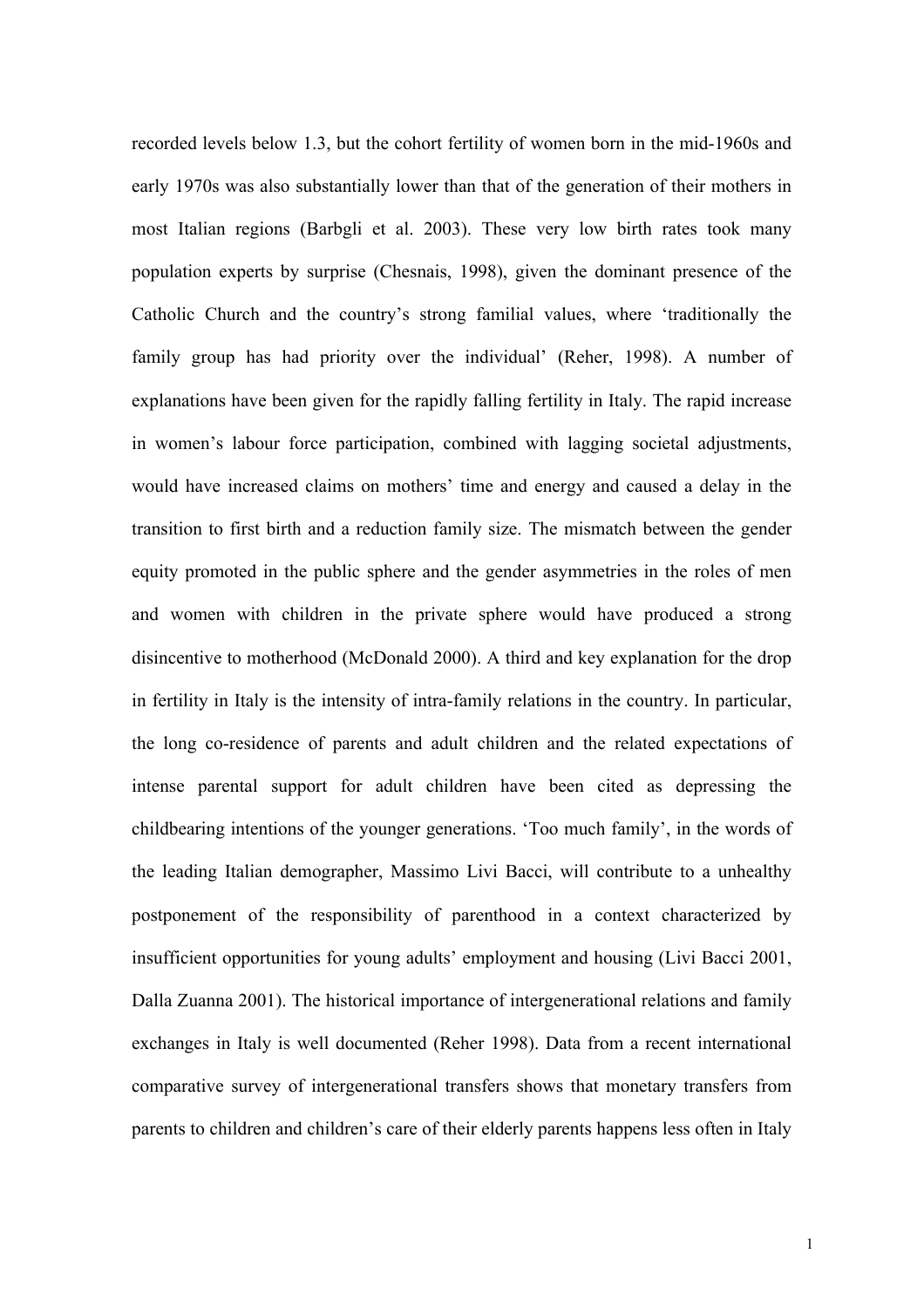than in the rest of continental Europe (Albertini et al. 2007). Yet, as this is due to the long co-residence of Italian adult children with their parents, the authors conclude: 'coresidence is the Southern European way of transferring resources from parents to children and vice versa' (Albertini et al. 2007, p. 326). On the one hand, the long coresidence of parents and adult children allows for the fact that support for economic transfers and care services is not limited to relations between parents and children, but involves also collaterals like siblings, uncles, and aunts (Bernardi and Oppo 2008). On the other hand, the fact that co-residence implies daily contacts means that exchanges are not limited to resources, but extend to conversations about and participation in personal life courses, such as tertiary education, employment and partnership choices (Bernardi and Oppo 2011).

#### **DATA AND METHODS**

Childless women of reproductive age (between 23 and 38) were chosen because on the one hand they are living the life-course stage in which fertility decision-making becomes relevant, while on the other hand their normative beliefs about whether and when to have children, or how many children to have, have not yet been moderated by their own fertility experience. Their average age difference from their mothers was 28.2 years. Almost all daughters (fifteen out of eighteen) were university-educated or students (this is not surprising, since we selected a sample of childless women whose median age is 28; the probability that there are more childless women among them is high given the later onset of family formation for more highly educated women). All women in the daughter sample were employed or in education, and all those who were studying had little jobs on the side. Their relationship situation was also rather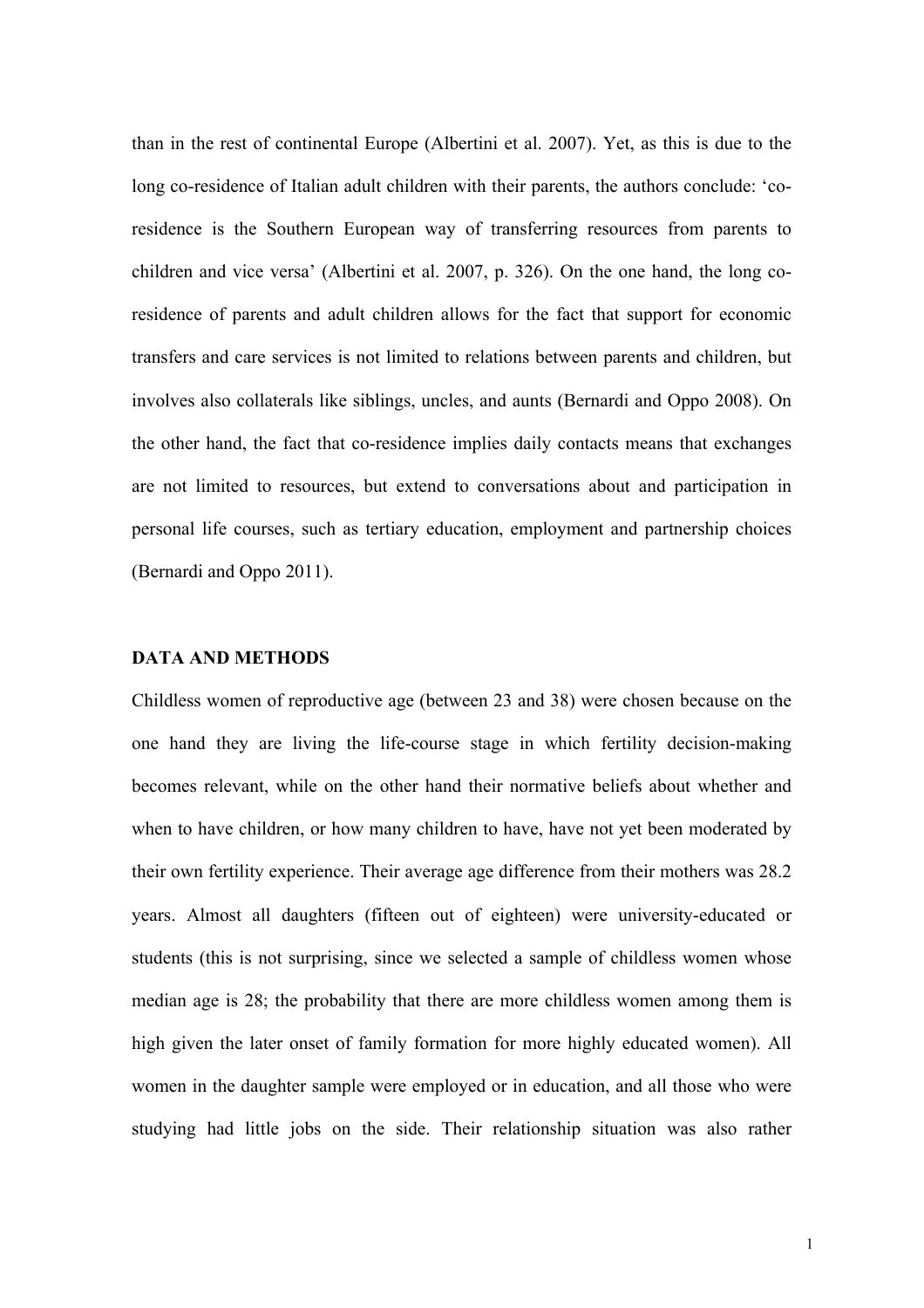heterogeneous: six were engaged but lived either alone or with their parents, three were married, and the remaining nine were cohabiting with their current partner.

There was substantial variation in the mother sample as well. Their ages ranged between 44 and 75 in the most extreme cases, though the majority were aged between 55 and 65 (the median sample age is 59). Only five mothers were university educated, eight of them went through compulsory education at most, and five continued until their secondary school diploma. As far as their labour participation is concerned, mothers were relatively evenly distributed between those who had never worked outside the home or had only little jobs (five), those who stopped working with the arrival of the first or subsequent children (five), and those who continued to work after becoming mothers (eight). Divorce affected four of the eighteen mothers, while the remainder were all married to their first husbands and thus the fathers of the daughters we interviewed. Their average number of children is 2.3, with five of them having had the interviewed daughter as their only child. The average of the individual differences between the mothers' age at first birth and that of the daughters at the moment of the interview was 4.4 years. In other words, if the daughters had fallen pregnant on the day of the interview, they would have their first child five years later than their mother had hers.

# **ESSENTIAL NORMATIVE BELIEFS ABOUT FERTILITY QUANTUM AND TIMING**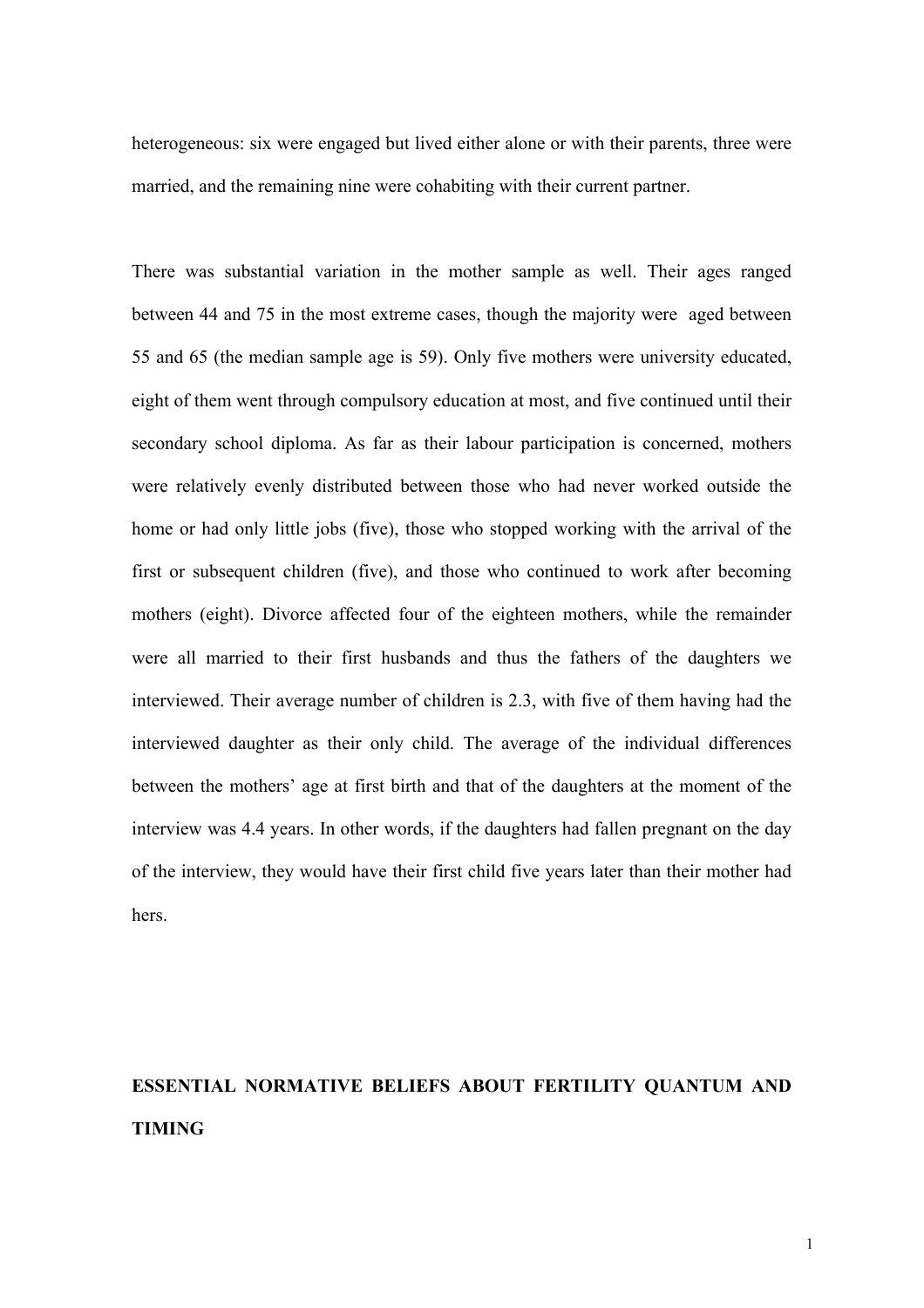#### **Norms about whether to have children**

Norms about childlessness as a life choice are polarized. Either it is acceptable or it is to be avoided. There is no difference in the way in which these two opposite positions are expressed by mothers and daughters belonging to these groups. One position associates marriage with family and family with children. Choosing voluntary childlessness is consistent with staying unmarried, but not with forming a couple. Religiosity and adherence to the Catholic Church's conception of marriage as family and of motherhood as responsibility are explicitly mentioned in a few interviews (Bb07d and Bp20d). Together with the idea that children are the purpose of marriage, women voice the priority of the mother role for the woman who decides to marry and have children and the importance of home-based childcare in the first three years of the child. These two prescriptive norms are consistent with an expressed lack of interest in a possible career (Bb07). A strong family network should also be present to reconcile work schedules and home-based childcare. If the current employment is demanding or the family network comes under strain, these same prescriptions may lead to postponement or foregoing of motherhood (Bp20d). Despite fertility outcomes being different, the value logic behind it is the same: marriage and children are related and a duty. Mothers often add to this equation the fact that marriage means 'sacrifice' and 'patience'.

Yet, despite the strong views mentioned above, most women do not share proscriptive norms abut childlessness. While only one mother and daughter dyad does not seem to desire children (grandchildren), most of them are also inclined to be permissive with respect to childlessness. View as a second-best alternative, childlessness is accepted as a consequence of life-course circumstances: the lack of an appropriate partner, disillusion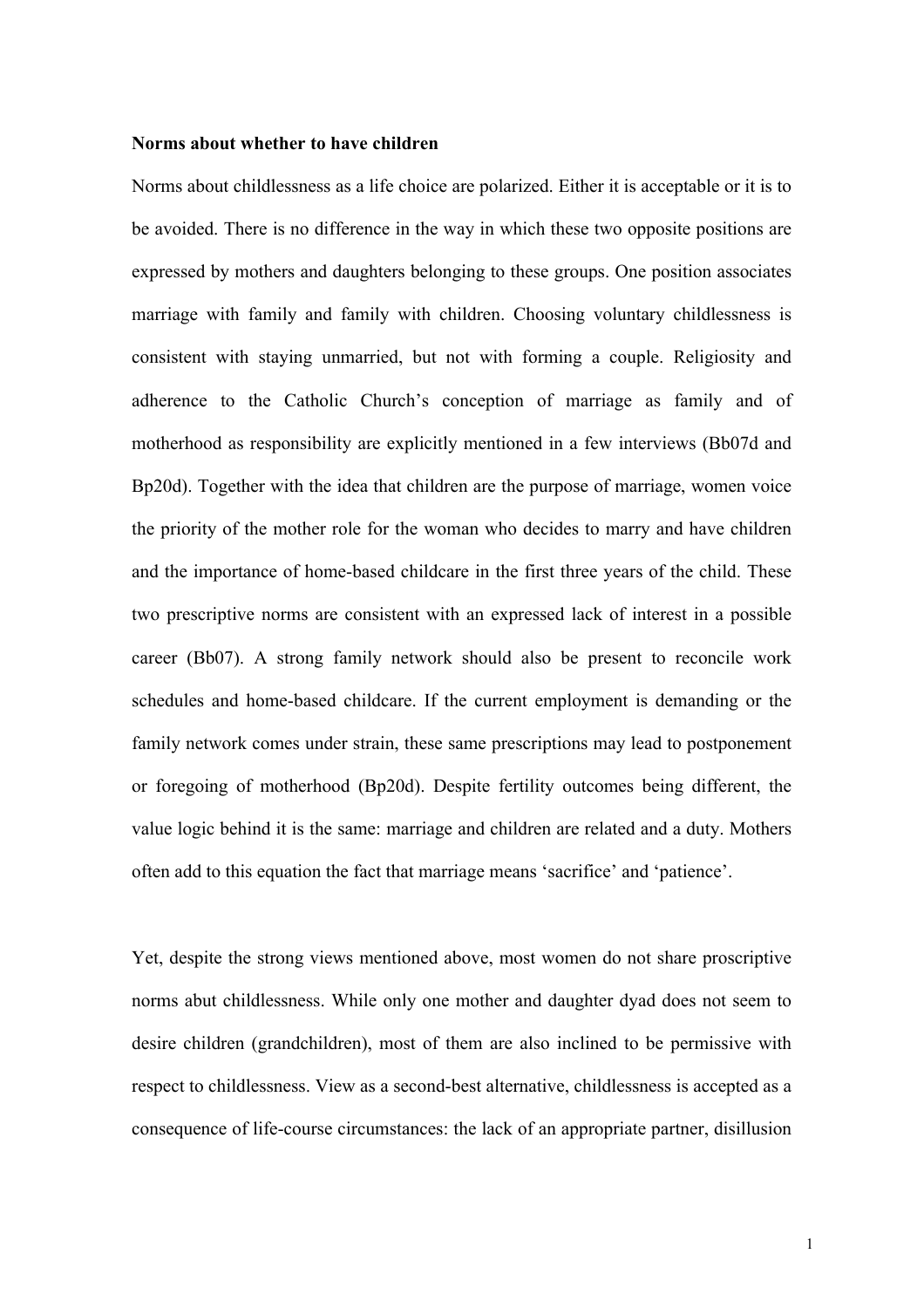regarding social developments, individual practical bottlenecks and demanding careers are reasons which may be acceptable to give up motherhood. Only a couple of women saw childlessness as a more positive decision to be taken in favour of preserving their or their daughters' current freedom and autonomy, which would be lost with a lifelong relationship with a dependent child: '(with a child) you stop living' (Bb01d). Women in this group were either single children or the children of mothers who were divorced or who had sacrificed much of their personal lives for the family. Apart from these exceptions, most women in both the younger and older generation agreed that childlessness would deprive the couple of experiencing an affective and relational dimension to the family. Care and reciprocal support among family members are implied with the arrival of a child in a context where most of the care of children until they reach the age of three is provided by grandmothers. Caring for children in such context is therefore loaded with meanings that go beyond its functional role. It is a means by which the sense of family itself is constructed. Affection, discipline, habits and knowledge transmitted to the children are also passed on to other family members that enter into relations with them. When respondents said that at least one child was necessary 'to create a family', they were more or less consciously expressing two different concepts. One is that children are the fulfillment of individuals and couples, but also of the larger family group, who become uncles, aunts and grandparents according to their relationship with the child. The second is that the expression of caring for children becomes a time for family creation and family identity (Bernardi and Oppo 2008).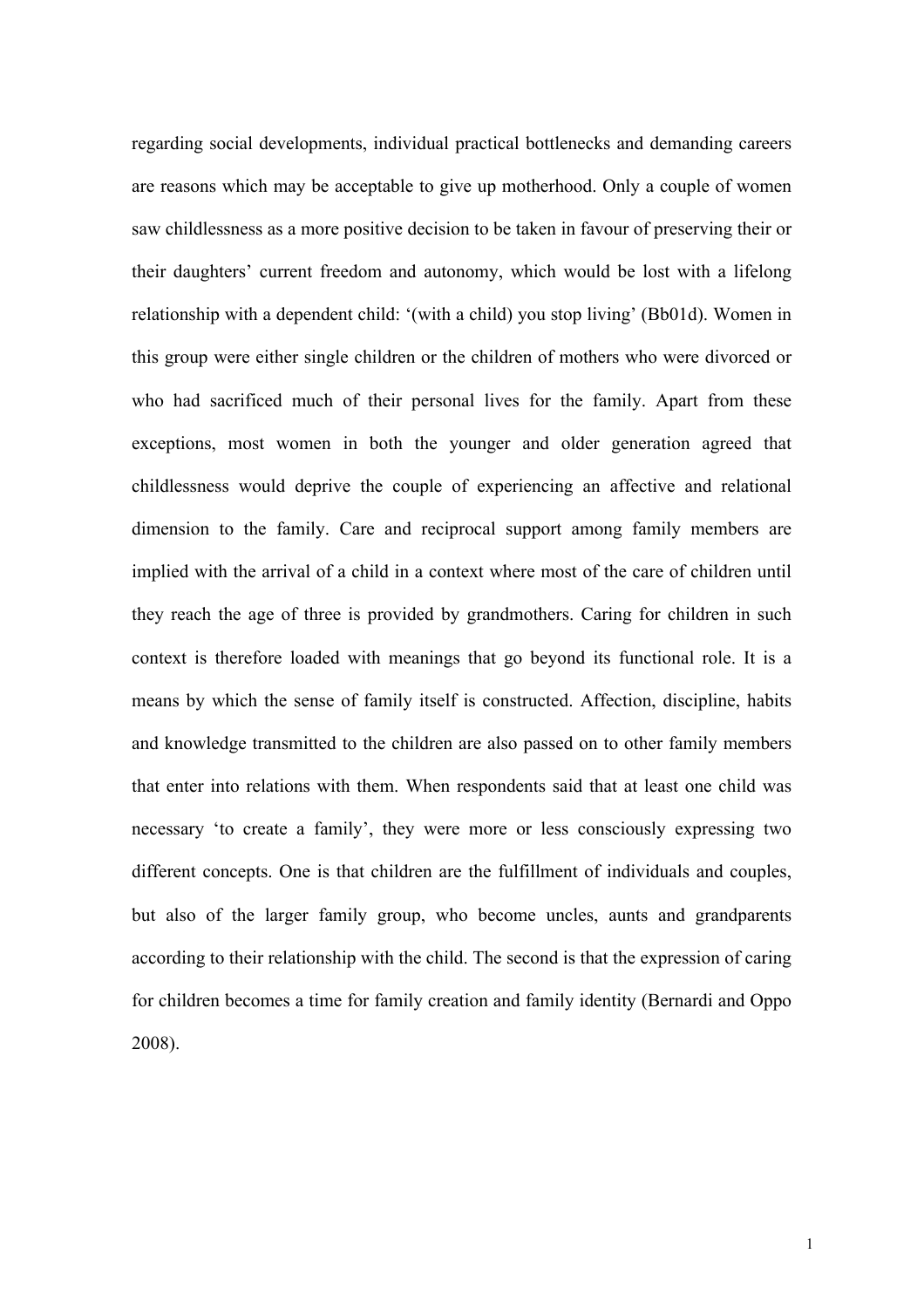#### **Norms about the number of children**

A shared norm among mothers and daughters concerned the choice of having just one child. Disagreement over such a choice was expressed either through a proscription on only children or through a milder prescription in favour of having more than one child. The proscriptions against having only one child were generally motivated by preoccupations towards the child who may grow up with too much attention and therefore be 'spoiled', whose social development may be negatively limited by the lack of interaction with other children, and who may feel lonely. Maria Luisa, a mother of three children (Bb01m), expressed a strong proscription against having single children. She drew on her several years of experience as a primary school teacher to express a fear of the negative consequences of being single mothers of only children: 'the worse is the only children of single mothers or of separated mothers, who stay just with their mothers, and the mothers of these kids put on them… it is like they would like to be protected by this child, who needs to grow up ahead of time, and these children grow up with a terrible anxiety'. In addition to the consequences for the child, most women argued that having more than one child should be prescribed for the beneficial effects on the mother. Carla (Cp08d), a 32-year-old women who herself has two other sisters, said: 'I see that the more children you have the more you are serene, you do not have these possessive mothers, they are much more relaxed, much more. I have the tendency to be a little anxious, I see it at work, I am quite apprehensive and I would not like this to fall on my child (…) and it is more enriching, more stimulating'.

When the desired family size was greater than two, the women did not talk anymore in terms of norms but of preferences. The shift of register was clearly indicated by the fact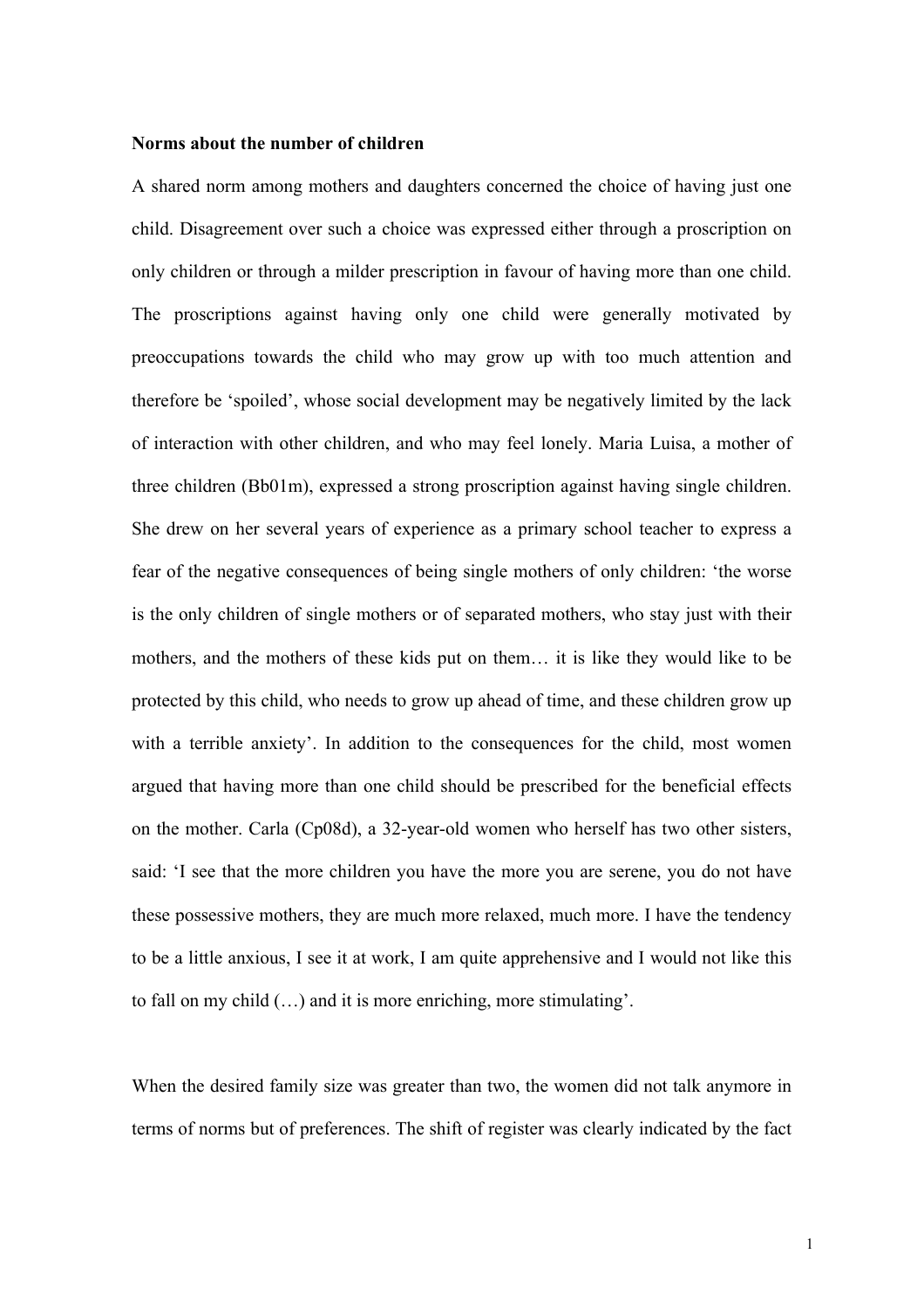that, instead of insisting on how the chosen family size would benefit the children, the mother or their relationship (prescription), the arguments in favour of three or four children were justified rather by referring to their experience in the family of origin (preference). This was the case when the woman had one or more siblings herself, in which case she may want to reproduce a positive experience with the family configuration of her own children. Experience in the family of origin was also a strong motivation for women who either suffered from a lack of companionship in childhood (as only children or as children with significant age gaps from their siblings) or from a lack of close siblings when they needed help themselves with childrearing or with caring of older parents later in life.

#### **Norms about the timing of the transition to parenthood: age and sequencing**

The *age norms* are socially shared expectations about the proper age (or age range) at which the transition to motherhood should occur. Often individuals express them as upper or lower age limits at childbirth. Childbearing in later ages is more pronounced in countries where norms related to mother's age at childbearing are changing and when having children later in life is culturally approved (Morgan 1991). It has been argued that flexible and loose age norms are the reasons for changes in the timing of childbearing (Castro Martin 1992, Rindfuss et al. 1996, Stettersten and Haegestad 1996). The mothers and daughters in my sample were divided between those who had strong beliefs about the right age to become parents and those who preferred to shift the conversation to matters of maturity and responsibility not particularly related to a specific age. When ages were specified, the variation in the specific ages was large. The specific minimal and maximal ages mentioned varied from fifteen to forty. Woman's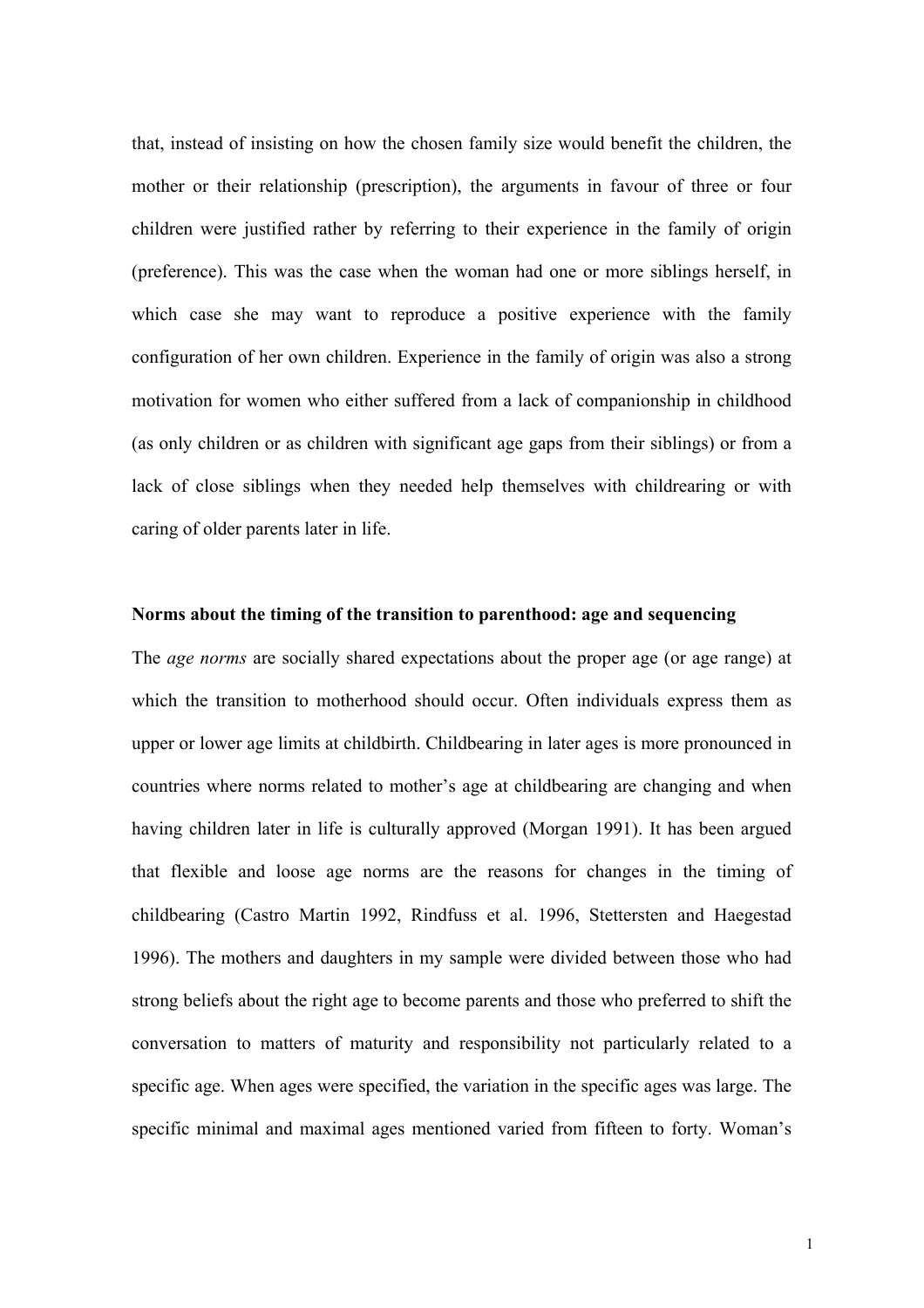biology was mentioned as forcing specific and inevitable considerations of an upper age limit after which becoming pregnant is rare if not impossible. Yet, curiously none of the women mentioned that the mother's advanced age may mean a higher risk for the child being born with serious malformations as a reason to have children earlier. Rather, rationales were offered in relation to interaction with the children: a younger mother would have more energy to raise small children, the mentality gap between old parents and their children may hurt their mutual understanding during the child's adolescence and youth, and a not so young mother is equilibrated mentally with herself.

The justifications for the specific ages that were mentioned made reference to the biographical experiences of both mother and daughters. The older the daughter, the older are the minimal and maximal ages mentioned by mothers and daughters, in a clear adaptation of norms to behaviour. If the mother regretted her own young and naively sought motherhood, the daughter was more likely to hold norms which push towards later ages. The basic argument here was not material security, but personal stability and equilibrium. Barbara (Cp04d) was the thirty-year-old daughter of Pina (Cp04m). Her mother had been withdrawn from school by her parents, who wanted her to stay at home or learn sewing. In order to leave an oppressive parental home, she got pregnant by a man she hardly knew and was married at nineteen. She had two daughters and repeatedly interrupted her pregnancies to limit family size, instead of preventing conception. She lived with her husband for twenty years in permanent conflict, mostly concerning their daughters' education and the use of the household's scarce economic resources. After suffering from severe depression, she divorced her husband when her daughters reached their majority. She repeated over and over again in her interview that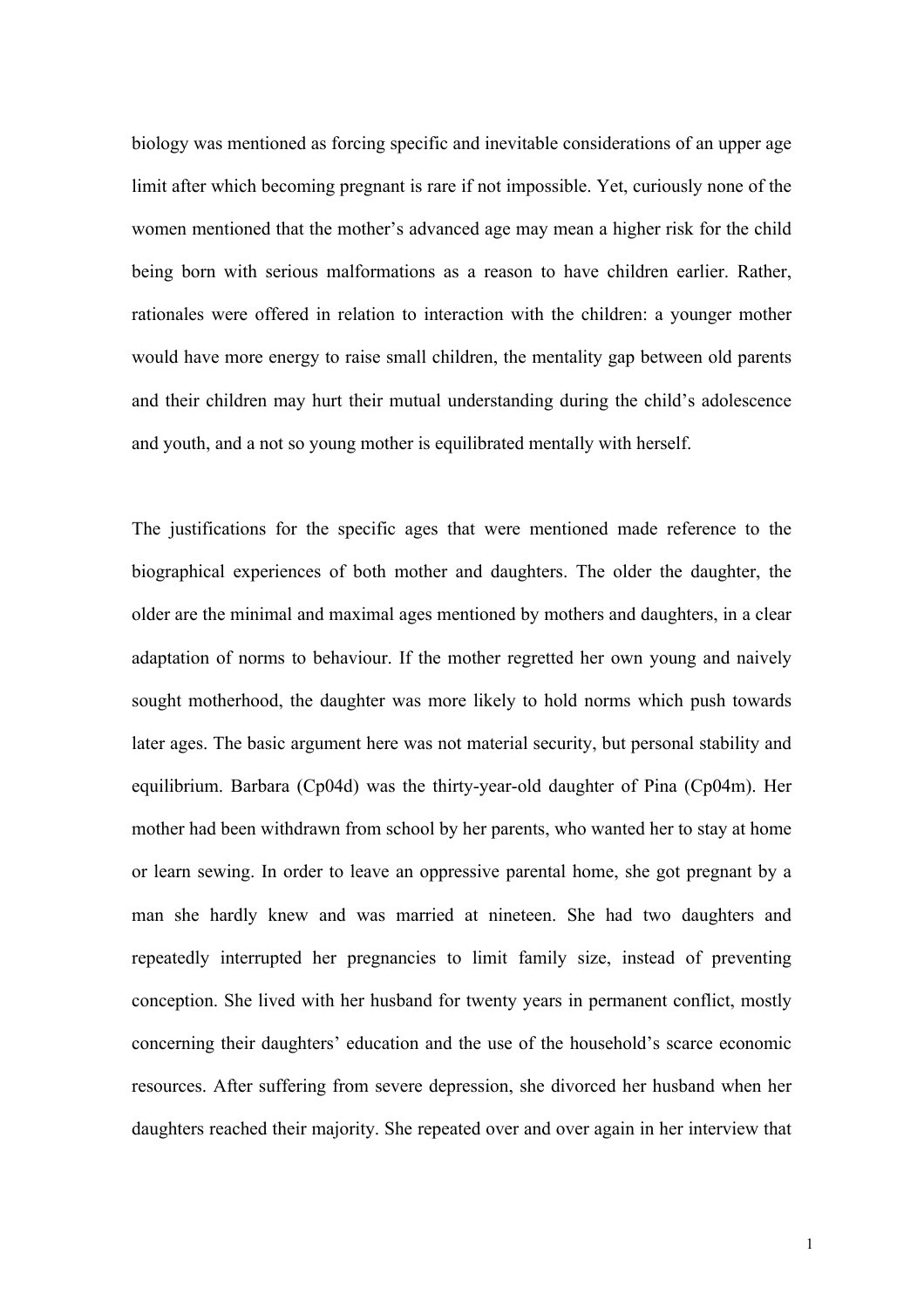she 'was not in control of her life when she was young'. Her daughter Barbara indicated a proscription on becoming mother below thirty and a prescription to do so before 35 in order to make sure that one has the necessary 'maturity'. She also insisted on her wish to have children only within marriage and only after having cohabited with a partner in order to get to know him well, since 'I want him to have the same principles as myself, I want him to agree with the kind of education that the child should be given'. It is hard to ignore the mother's experience and her way of recalling it as an important reason for her daughter to have strong views about the timing of childbearing.

Barbara's views about age norms also illustrate a typical case of a respondent who gives a biographical age as a proxy for a sequencing norm. What counted for her is that motherhood should occur *only after* a certain individual and couple reach maturity, which she associates with a given age. *Sequencing norms* indicate the order in which events and statuses should follow themselves in life. Sequencing norms related to childbearing therefore indicate what should be the right order in which to have a child conditional on other life-course achievements. Are there shared proscriptive and prescriptive norms about whether childbirth should precede or follow cohabitation, marriage, the ending of education, a stable employment, independent housing, and so on? And what are the permissive norms about the inversion or the synchronic occurrence of such statuses and transitions?

Sequencing norms were mentioned and justified more vigorously than norms related to age. One group of justifications for specific prescriptions and proscriptions were related to concerns about the place that the child will have in the couple's relationship, as well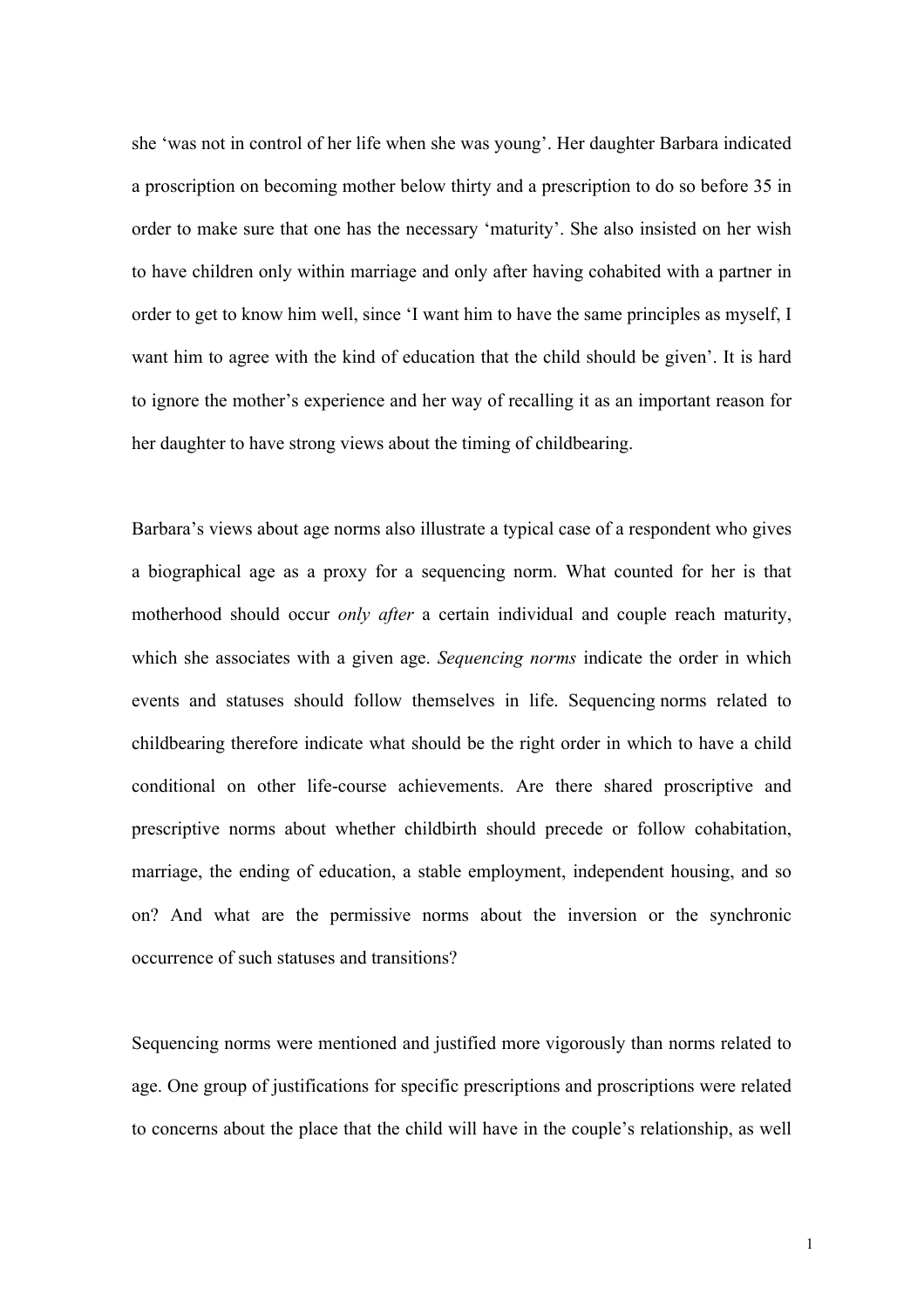as its material and emotional security. In order to give stability to the future family, the couple should evolve, fine-tuning their own relationship by experiencing cohabitation and daily interactions. Therefore a universally shared norm is that the couple needs a period of cohabitation before having a child. A second group of norms concerned the possibility for the couple to ensure a minimal level of material well-being for the children. Often this was translated into waiting until at least one member of the couple has a stable income, waiting until housing conditions are affordable, waiting until career perspectives are clarified and so on. The question is what is the stability of such sequencing norms when the relevant life-course conditions that are considered to be preconditions for childbearing do not change and time passes by? To what extent are norms binding? Is there a normative adaptation or does the perspective becomes one of childlessness? As I will illustrate in the following section on transmission mechanisms, family biographical experiences seem to matter in this process.

While the norms that I have described so far cut across generational groups, there are two major differences between mothers and daughters which should be given attention. One difference is that, contrary to daughters, mothers can dissociate their behaviour from the norms they declared they held at the time of the interview. Mothers and daughters are living in different life-course phases when they are asked to declare their beliefs. Mothers are at the end of their reproductive lives, and daughters have not yet started them. In addition they have a different role towards each other by definition (achieved autonomy for the childless daughter and long life career for the mother). Mothers adapted their normative beliefs to their own actual experience *ex post*. Secondly, they adapted the normative principles that guided their choices twenty to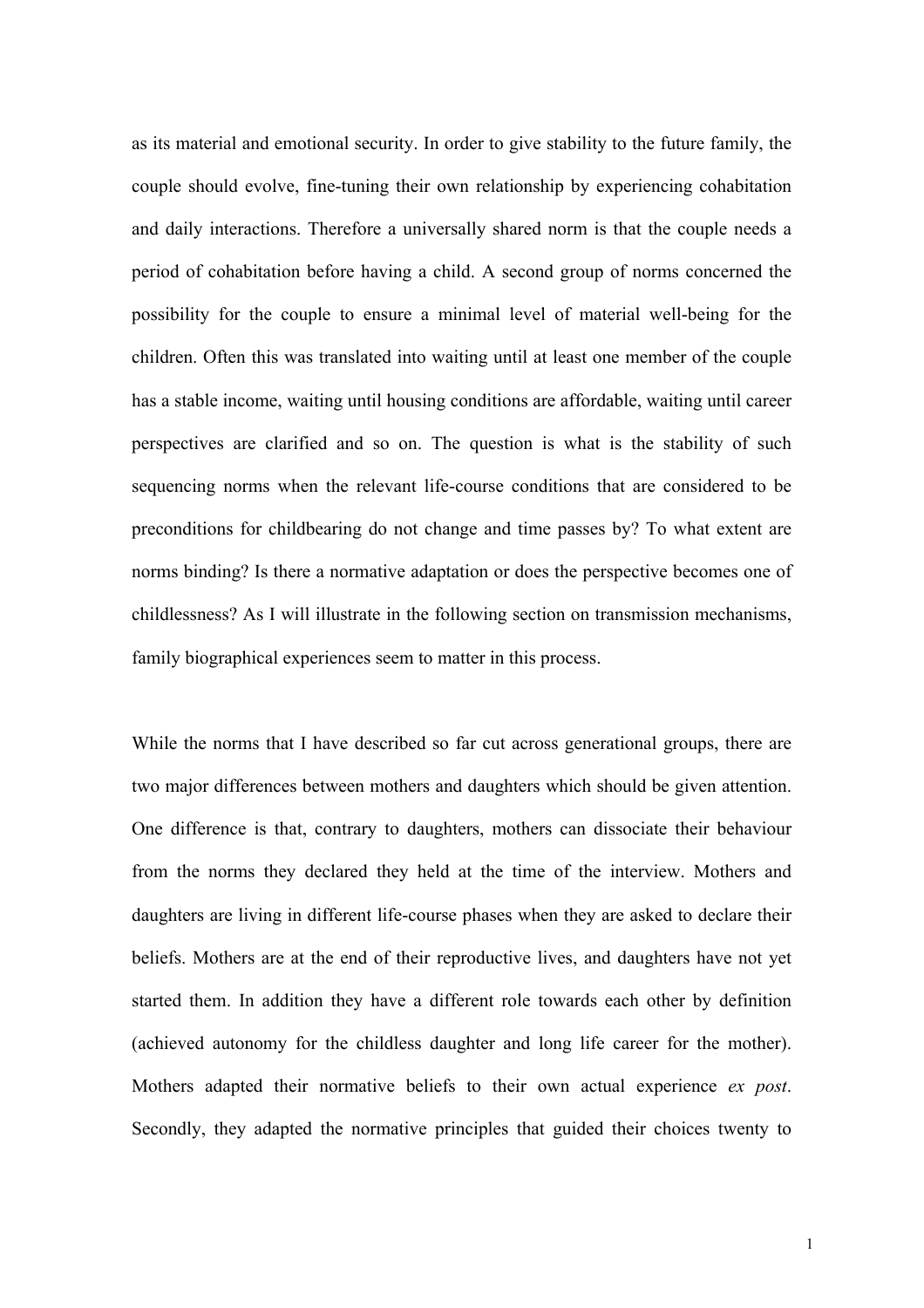thirty years earlier to what they understood as a changed context for the fertility decisions of their daughters. Finally, in conversations they negotiated over their daughters' proscriptions and prescriptions, partially to come closer to the current life course situations and family formation of their daughters. This latter process was what Rosa was going through, facing the possibility that her daughter would have children in cohabitation: 'slowly adapting, I need to be honest, with quite some effort given my education, my age, my religiosity, I think I will be sad but little by little I am getting used to it, through other people's stories. We need to manage to understand this as well ' (Bp01m). Luisa summarized this well by saying: 'We (the parents) desire what they (the children) desire ' (Cb04m).

The second difference seems to be due to a combination of biographical experience and the historical changes that have occurred in the thirty years which separated the mothers, born between the 1940s and the 1950s, from their daughters, born in the mid-1970s to the 1980s. In the mothers' interviews a norm 'of sacrifice' related to having children was recurrent. The sacrifices that mothers refer to were mostly gendered, in the sense that each gender was seen as making a specific form of sacrifice, but they applied to men as well as women. Woman sacrifice in keeping together a bad marriage at some cost to themselves while the children are small or giving up their educational or professional aspirations to cope with the family's needs. Men sacrifice by working longer and harder, by reducing their consumption needs if this is economically necessary. The thirty years between the two generations witnessed higher levels of women's education and labour force participation, as well as levels of cohabitation and partnership dissolution in Italy. The shift expressed by mothers and daughters alike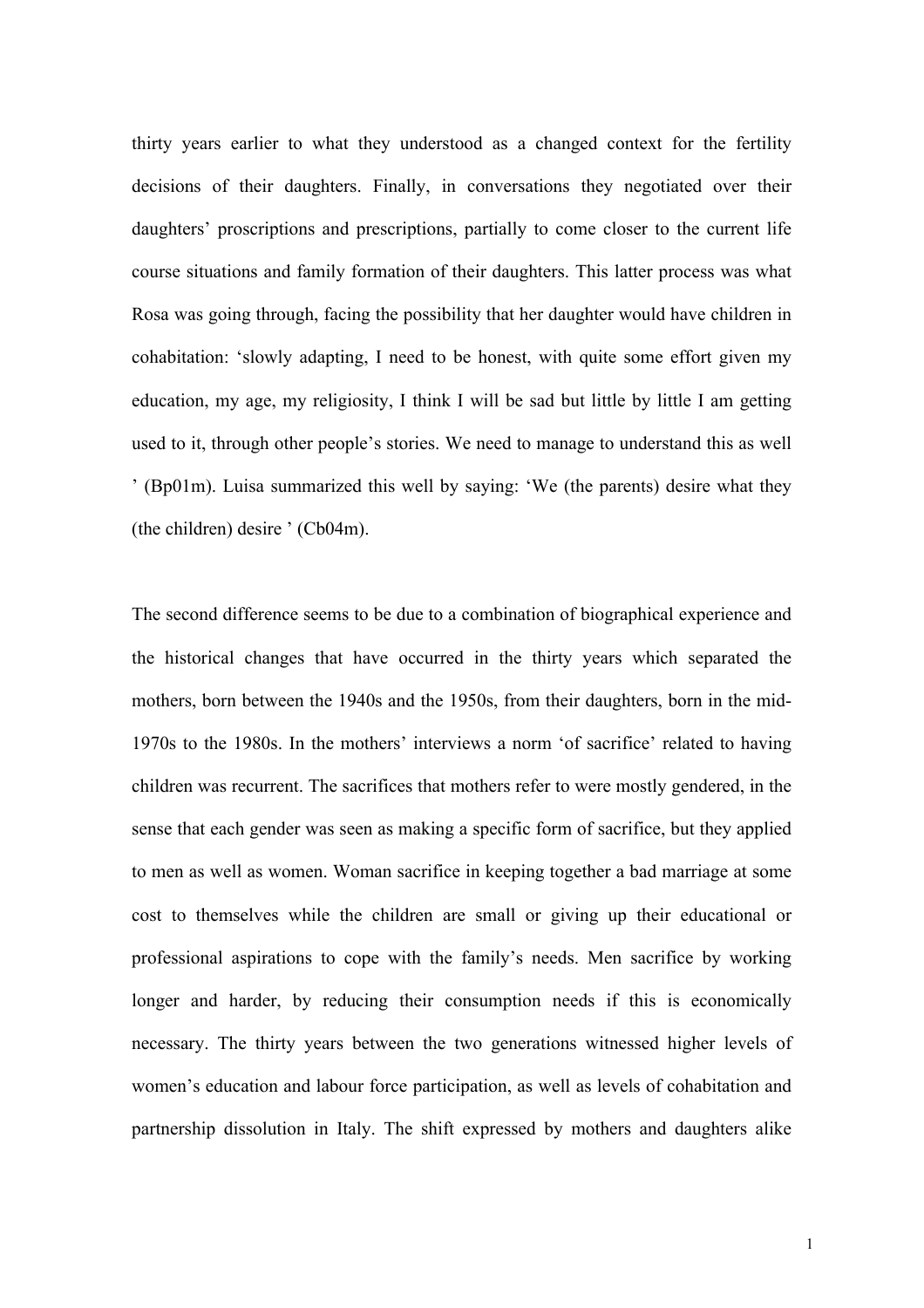towards the acceptability of later ages at childbirth and of smaller family sizes take into account the need for the younger women to participate actively in this change. In the daughters' interviews the word 'sacrifice' came more often with reference to their mothers' experiences than to their own expectations of what is implied by having children. If there is sacrifice, it is a sacrifice of free time and freedom to be spontaneous in organizing one's daily life.

#### **PATTERNS OF NORMATIVE TRANSMISSIONS**

In this section, I draw on the comparative analysis of single dyads to show a few emblematic cases of normative transmission between mothers and daughters. The role of these cases is to illustrate the complexity involved in normative transmissions and the complexity with which they may or may not also result in the transmission of fertility outcomes between mothers and daughters. Explicit socialization, implicit role modelling and status inheritance are all involved in different degrees in such cases. In all cases, mothers and daughters share a number of internalized norms and basic values, which makes them a coherent guide to fertility and more in general family formation. In the first cases, the norms tend to larger family sizes and relatively early childbearing within a context of intense kinship exchanges. In contrast, the second set of cases illustrates normative family environments in which children are not crucial in the definition of a couple and the woman's realization outside her mother and wife roles compete with the children.

#### **Children as family**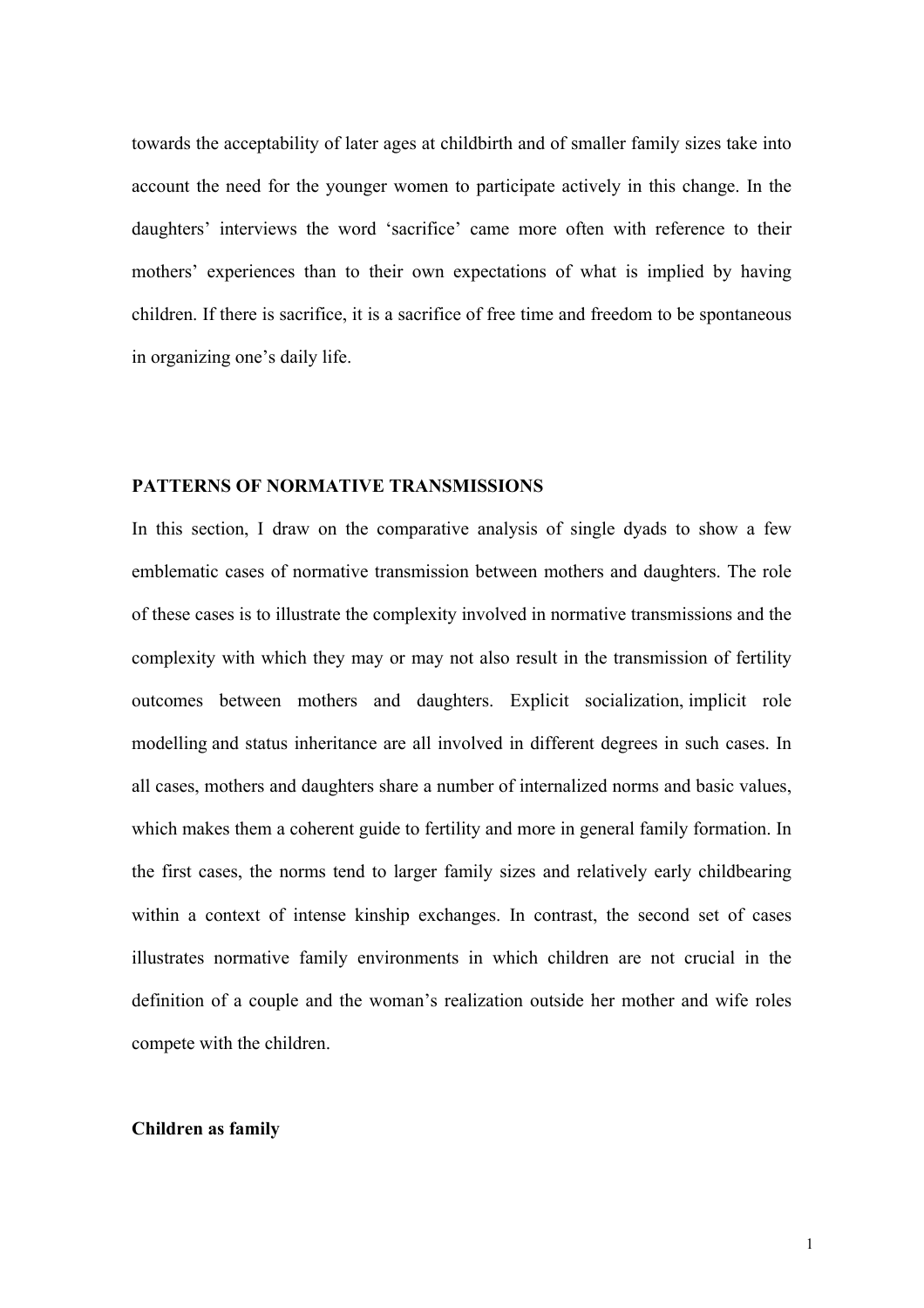Giuseppina (Bb07m) was a southern Italian family farmer until she moved to northern Italy at the age of nineteen following an older brother; she became a nurse, and, despite a marriage at 22 and two daughters born shortly after the marriage, she continued working as a hospital nurse until her retirement. She stopped at two children since she had no mother or in-laws available to help, but really she would have wanted three children. Her husband's support was not sufficient to run the household, given that she needed to work as well. She educated her daughters to be responsible and obedient. She advised them to wait and know their partners well before marrying 'because marriage is not a promenade; young people nowadays, even for a small problem, say "I quit", while one also needs to submit oneself, understand whether she is making mistakes, one needs to think it over before taking a step like that. (…) Marriage is patience and fatigue (…) I always told off my husband in my head, in silence'. Giuseppina lives in the village of origin of her husband, surrounded by her in-laws and her older daughter with the latter's two children. The grandchildren are taken care of by Giuseppina, who alternates with their paternal grandmother while the daughter works in the morning. The daily practice of intense family exchanges together with a sincere religious upbringing are the common guiding threads in her family life and her normative orientation for social behaviour, including fertility.

Simona (Bb07d) is the younger daughter, aged 32, a nurse and recently married to a doctor. They lived separately and invested in his career (hers is not important) during their five years of engagement while he was studying and she already worked, so that they could marry and live together when he could earn the family income and live in a house given to him by his parents. Her relational life is centred on the village, where all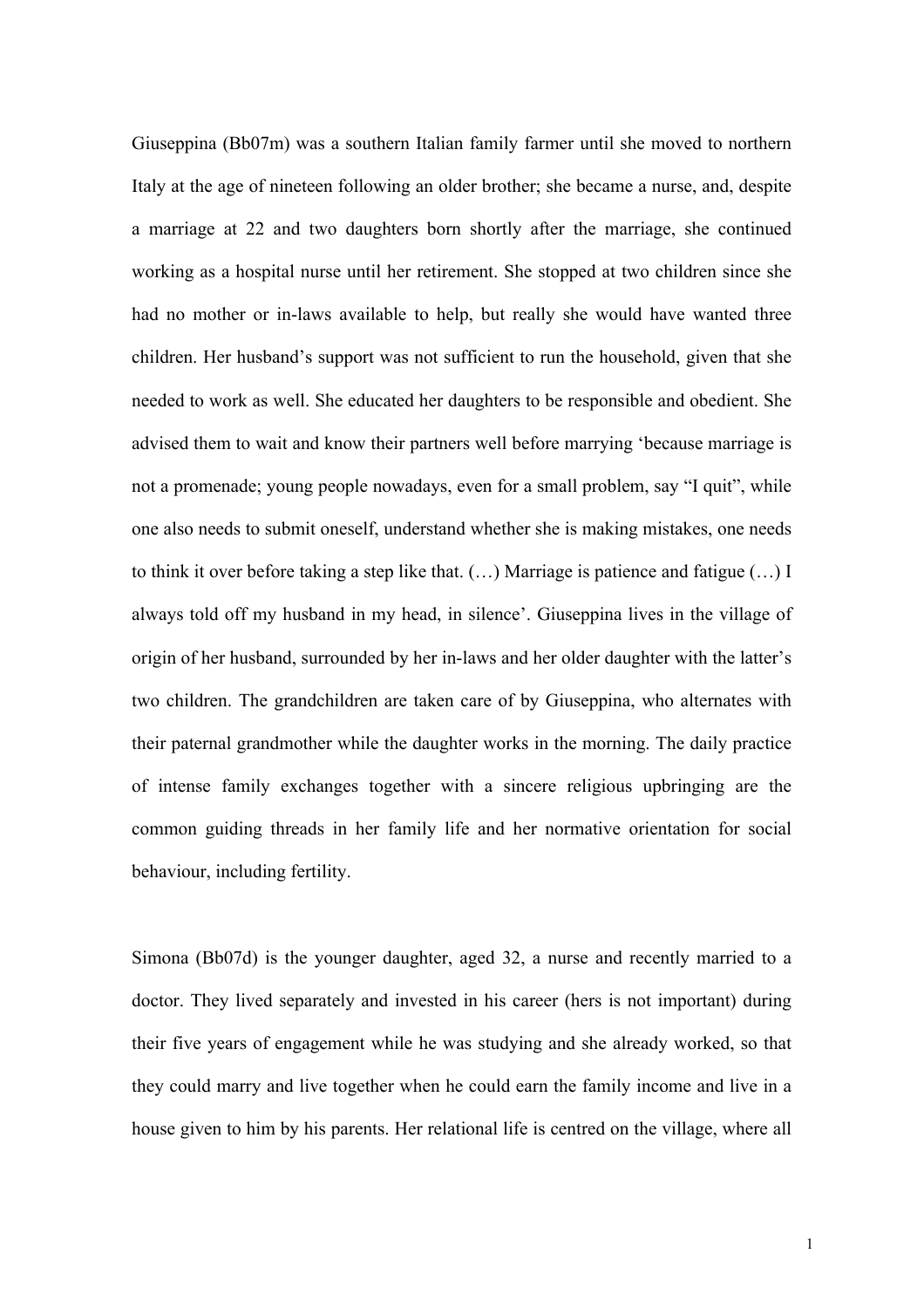her own family, her partner's family and her friends live. She has strong relationships with her sister and her children. When they married, her husband started working, and now they have had the time 'to test' their living together, she feels ready to try to have the first child and plans trying to conceive actively. She would never have considered cohabitation or having children outside of marriage. In her own words, having children 'change your life, it's a responsibility, you are not at the centre anymore, and there is this human being that needs to be cared for, raised, needs to be taught many things (…) it is a matter of mental maturity'. She would nevertheless like to have up to three children if possible but may be happy with two, while she thinks that only one child would have allowed her to reproduce her 'happy family experience'.

Giuseppina's experience of family is very similar to that to her first daughter and to the one that Simona not only expects but has been patiently building for a few years. The continuity in their family's normative guidelines and practices is very evident. Despite the six years of difference in the onset of childbearing between the mother and her daughters, relatively speaking their timing of births has been very similar: they both had children just below the average age at birth of their respective generations, one of the daughters has already reached her mother's family size, and the second intends to have at least as many children as her mother.

Other experiences of strong intra-family aid where socialization into a given set of values has been explicit and is monitored by repeated interactions (though there are no sanctions explicitly mentioned in case of non-compliance) leads to different outcomes concerning fertility and discontinuity between generations. These are the cases of Lia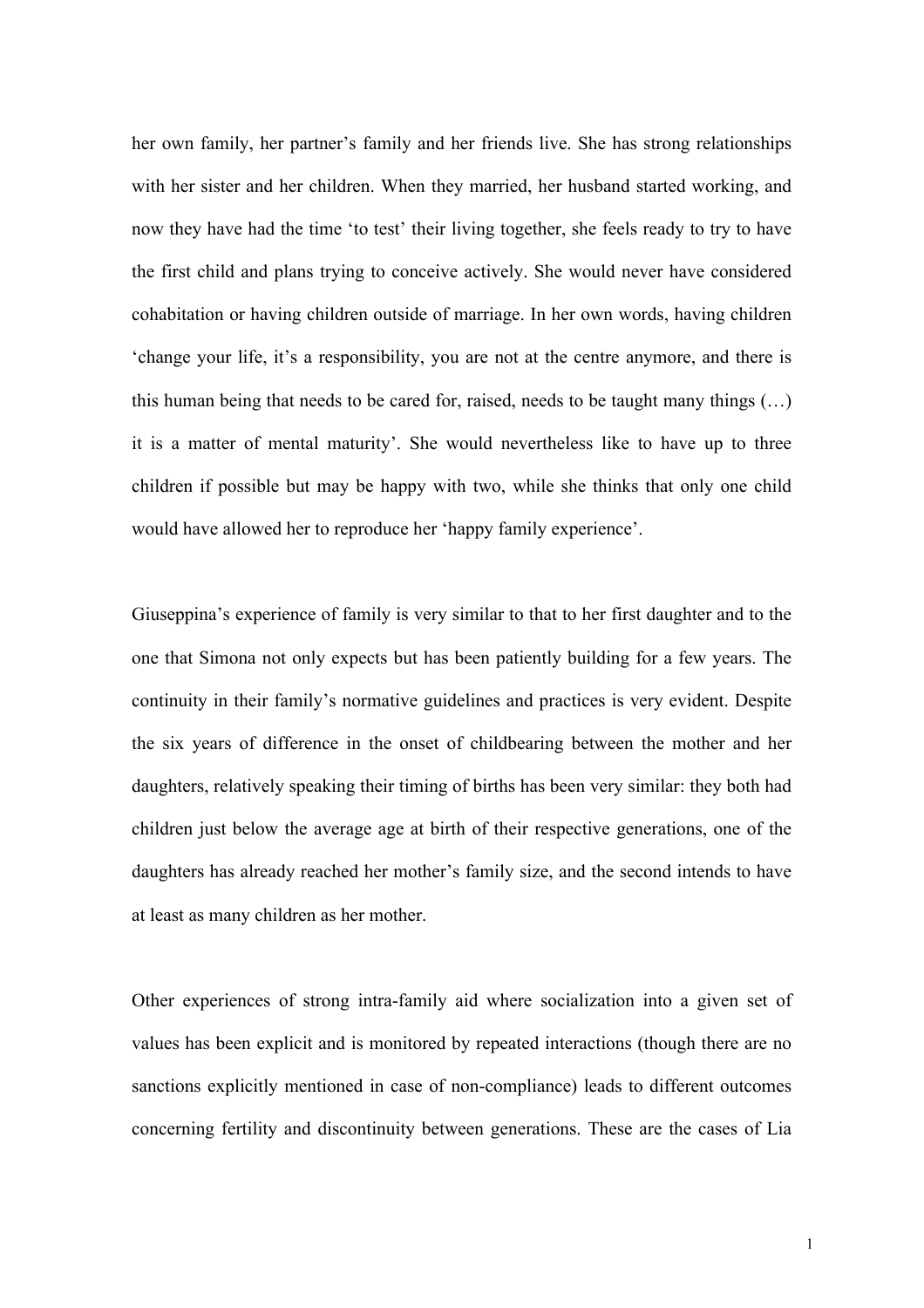(Bp18d) and Eliana (Bp20d) and their respective mothers. Lia and Eliana come from similar family structures and received an education comparable to that of Simona, the only difference being that their mothers did not work and their fathers were not involved in family care. Both Lia's and Eliana's mothers are poorly educated and stayed at home with the children, working occasionally from home. This difference in role modelling by a mother at home seems to play an important role in the gap the two young women feel between their family aspirations and their parallel engagement in jobs of responsibility. Both daughters have grown up with high expectations concerning the role of children in family life ('they make you go back to the essence of life', says Lia), the educational role of mothers against the external childcare options ('I never thought of child care'; 'you build a relationship with the children everyday'), and a desire to have a family of three, as in their experience. They are both very much involved in their aunt's role and relatively pessimistic about their chances actually to form any family at all. Lia's mother, reflecting on two of her three daughters' family situations, wondered whether 'teaching them strong values was a good idea', since while she appreciates that they are 'united and supportive of each other', she also realizes that their values are not well adapted to the more varied demands of the marriage market.

## **Children as self-realization**

Franca (Bp26m) was an only child herself and had one daughter, Loredana (Bp26d), when she was married at 28. She has a professional diploma as an accountant and had worked since obtaining it, slowly changing to part time in the last few years and retiring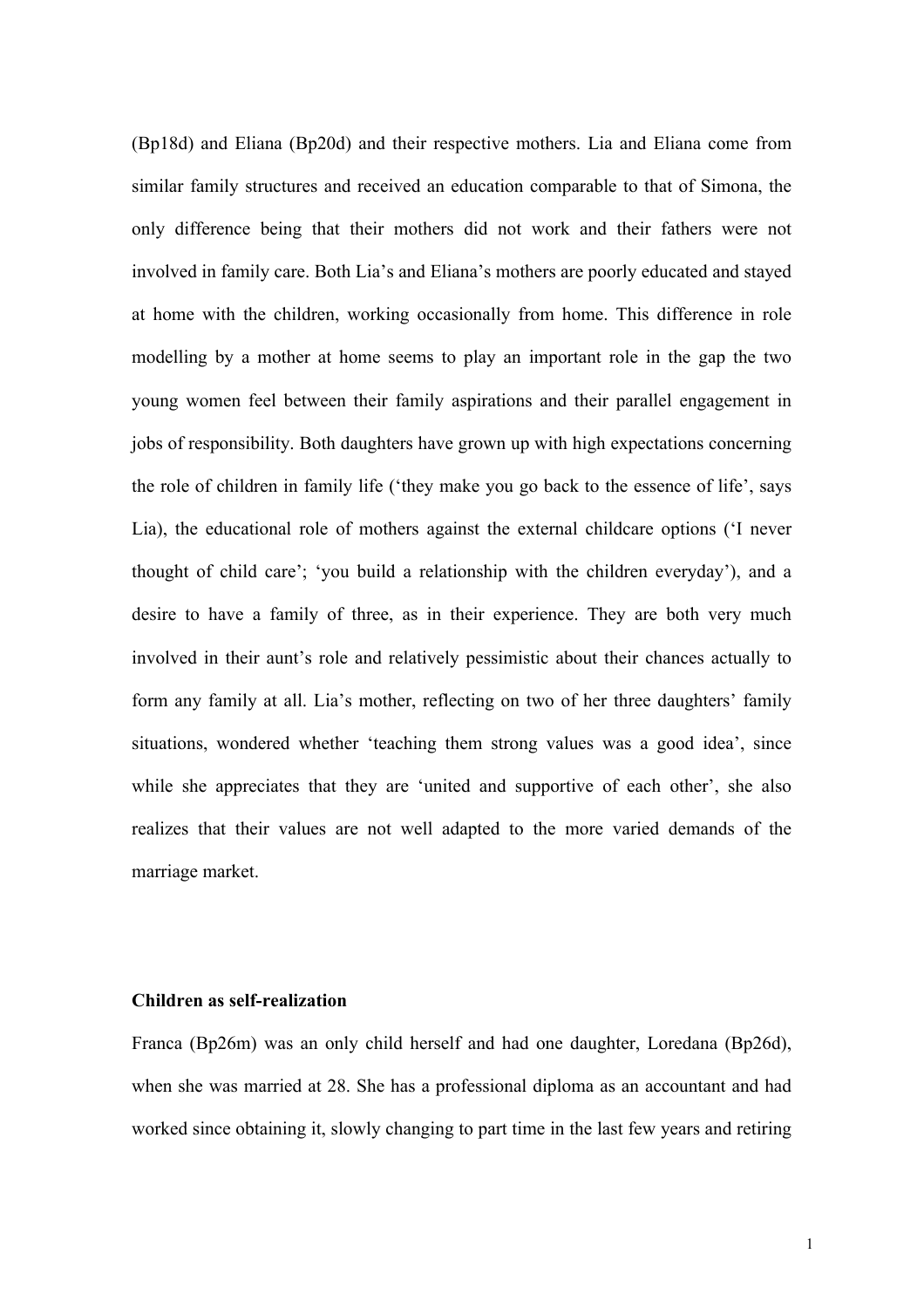the year before the interview. She lived all her life below her parents, and could enjoy all their help when her child was young. She went back to work as soon as her maternity leave ended ('I did not like to be at home, I felt I was in a cage during the maternity leave'), though she had never been interested in a career ('which would have meant selling her soul to the firm, so I have always avoided it […] and I am not cut out to be a boss'). She never really desired a second child, having experienced the first as very tiring, and in any case around her there was no real interest in increasing the family. Her parents made it clear to her that they were kept busy enough with one and that she should ask their permission before having a second, and her daughter herself was already four when she categorically expressed her refusal to have siblings ('make me a brother and I'll throw it from the window'). She depicts herself as a rather severe mother, generally obsessed with order and jealous of her own spaces and things in the home.

Loredana, aged 29 at the time of the interview, felt that she had the same characteristics of her mother and ironically recognized that her mother's education had been ' transferred to me', to the point where the mother is the only person who is currently allowed to help her with domestic tasks because she meets her high standards. Both women talked about children as providing annoying interference with their daily routines, an obstacle to free time and free spending. Also their respective husbands are both excluded from domestic tasks since they would not anyhow be able to perform them as they should. Franca would like to become a grandmother, but mostly out of curiosity for this new role and because she thinks her daughter would finally understand the sacrifices parents make for their children and that they have the right to live their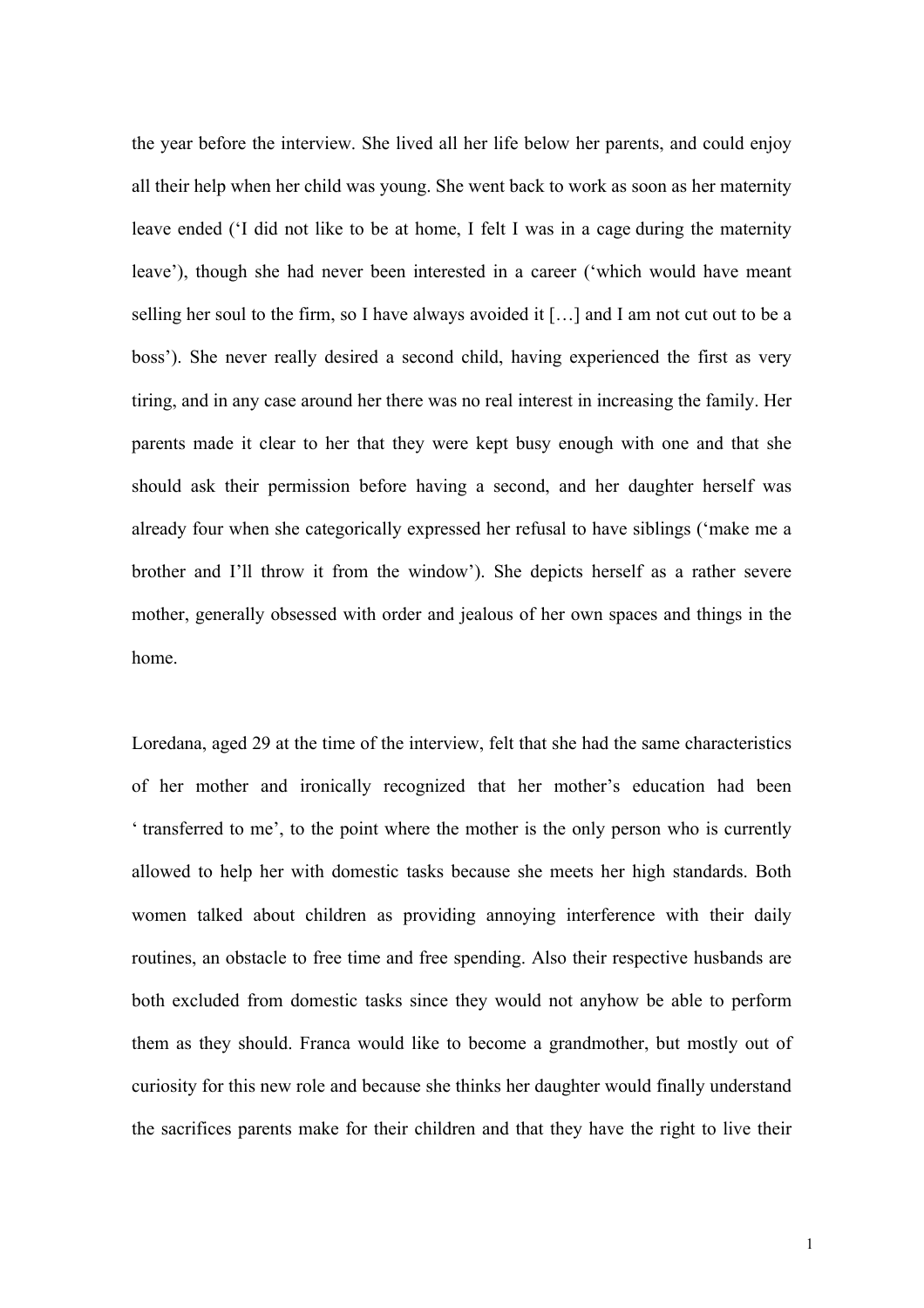own lives. No reference is made to the grandchild itself. Similarly her daughter never really wanted to have a child.

Loredana, who started and then interrupted university, against her mother's will, works in a field that she likes and which engages her full time and with flexible schedules. She has been married for two years, and having children is an open issue for the couple at the moment: 'if we do not have children as yet, it is because I have withdrawn from the idea, because I never had the desire for a family with a husband and children, absolutely not. My husband is more inclined (to have children)'. She believes that children are not necessary for the couple and that working and childrearing are problematic for women. The only reason for her to risk having a child would be 'that it must be an experience especially for the woman, so that depriving oneself of it maybe it is worth living it because it may enrich you'. Like her mother, children are seen as a path towards selfgrowth.

Franca does not seem to have lived through any particular objective difficulties during her marriage and motherhood. Yet her subjective experience makes it clear that she feels she is sacrificing and is constrained by her role. Loredana, who could and would count on exactly the same childcare conditions as her mother's in case of a child, feels unable to reconcile them with her work. Once again, there is a strong continuity in the experience and value orientation of mother and daughter and a similar result in terms of fertility guidelines. Whether she will eventually have a child or not, like her mother Loredana will belong to the category of women with very small families relatively speaking (one child for her mother and one child or none for her daughter). There is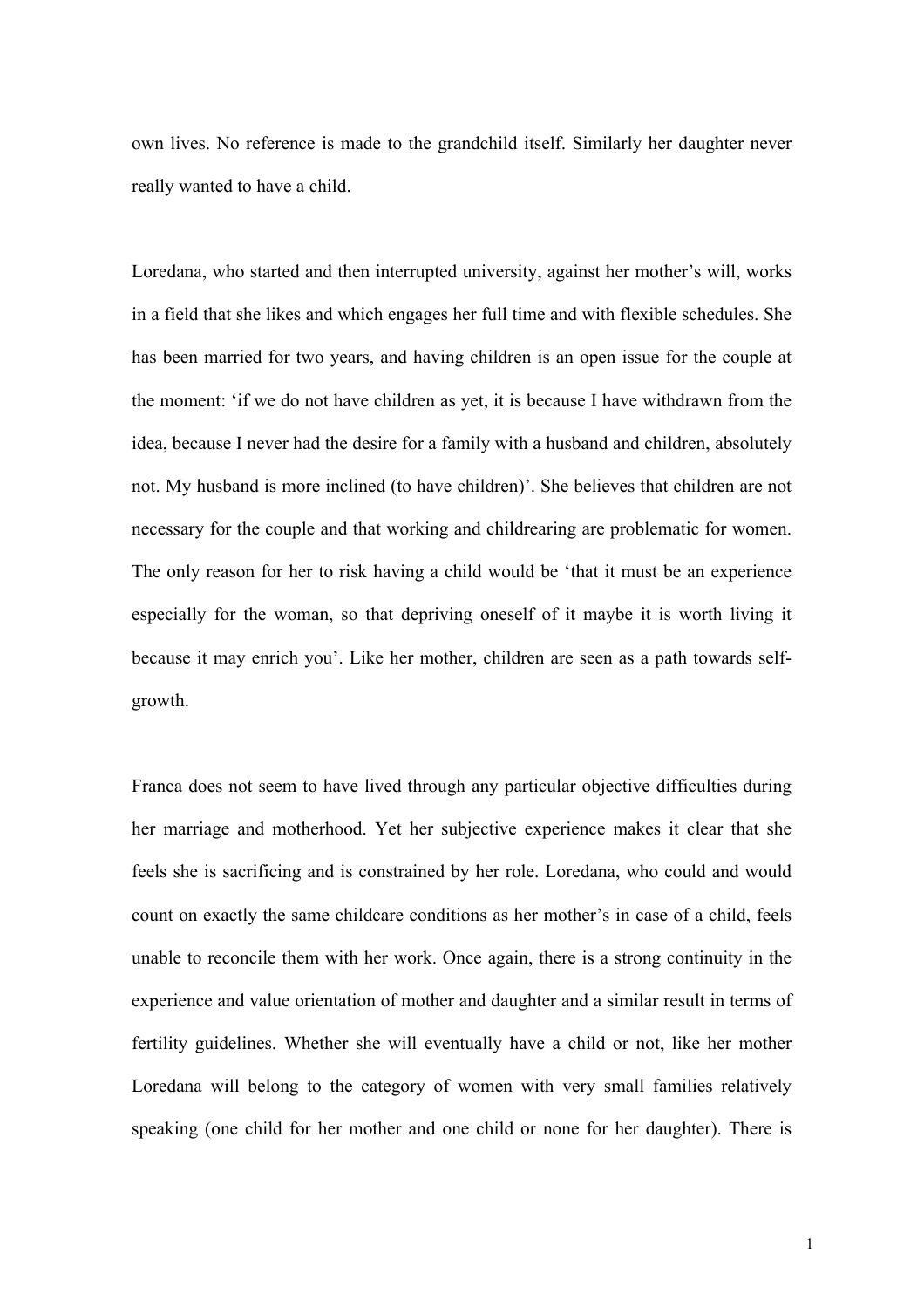little in her working, housing, union and childcare opportunities structure which would predict such an outcome, which is much more related to an implicit role modelled on her mother's example.

## **THE SOCIAL MEANING OF CHILDREN**

I have discussed normative beliefs about fertility choices in terms of proscriptions and prescriptions about childlessness, family size and appropriate timing for childbearing as discussed in interviews with Italian mothers and their adult childless daughters. These two generations stretch over a period of intense changes in fertility in the country, with rapidly declining family sizes and rising age at first birth. I decided to focus on mother– daughter dyads since the great majority of research about fertility focuses on young women, and my aim is to add to this literature by understanding how normative beliefs travel from one generation to the next.

The interpretative analysis of the way in which norms are presented and defended in mother–daughter dyads sheds light on patterns of intergenerational continuity in the social meaning of children between mothers and their daughters. I have identified and illustrated two extreme patterns of continuity, one based on the centrality of family interactions and of the woman's role as mother and carer, and the second based on the centrality of self-realization and woman's autonomy. The norms and values involved in patterns of continuity were assumed to tell us more about continuity in fertility outcomes. Yet, in both patterns daughters' specific fertility expectations are not univocally convergent with or divergent from that of their mothers. What can we say about the intergenerational transmission of fertility behaviour through norms? Despite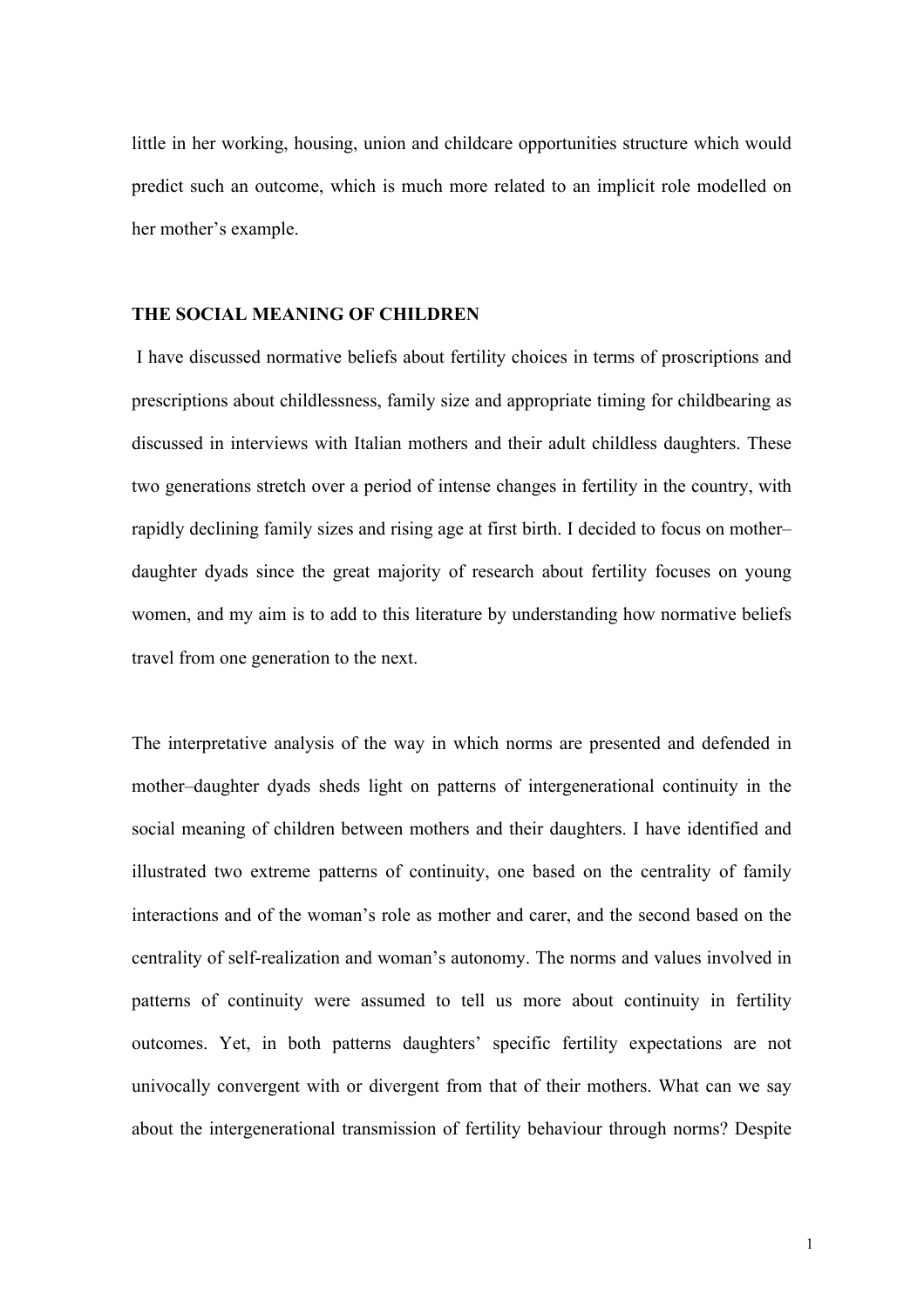divergences in fertility outcomes and the adaptation of norms to biographical variations, mothers and daughters share a mutual understanding of the place children have occupied or shall occupy in their lives. I showed evidence that such convergence partially depends on a reciprocal negotiation of norms and of the meaning of children between the older and younger generations.

These results indicate that it is crucial to approach fertility choices from a life-course perspective. The place of the experience of the family of origin in orienting choices is important and recurrent in daughters' explanations of the reasons why they hold given expectations and attitudes towards childbearing. Childhood experience is crucial to understanding choice orientation in later life. But it is not only the daughters' recollections of childhood that matter. Mothers' later interpretations and recollections of their experiences as wives, mothers and, when relevant, workers co-construct their daughters' understandings of their own experiences during childhood. Adult mothers and childless daughters seem to negotiate the meaning of each other's norms and choices. Longitudinal and interlinked life perspectives then become the only way to understand the meaning associated with children and the consequent fertility intentions of childless women.

Although the aim of the study was to explore one particular class of relationships (mother to daughter), the conversations in the interviews often ranged more widely and were directed by the experiences of the participants. A specific advantage of a qualitative approach is that, while we may enquire about a specific set of issues, it is up to respondents to govern the way in which their answers are told. This often means that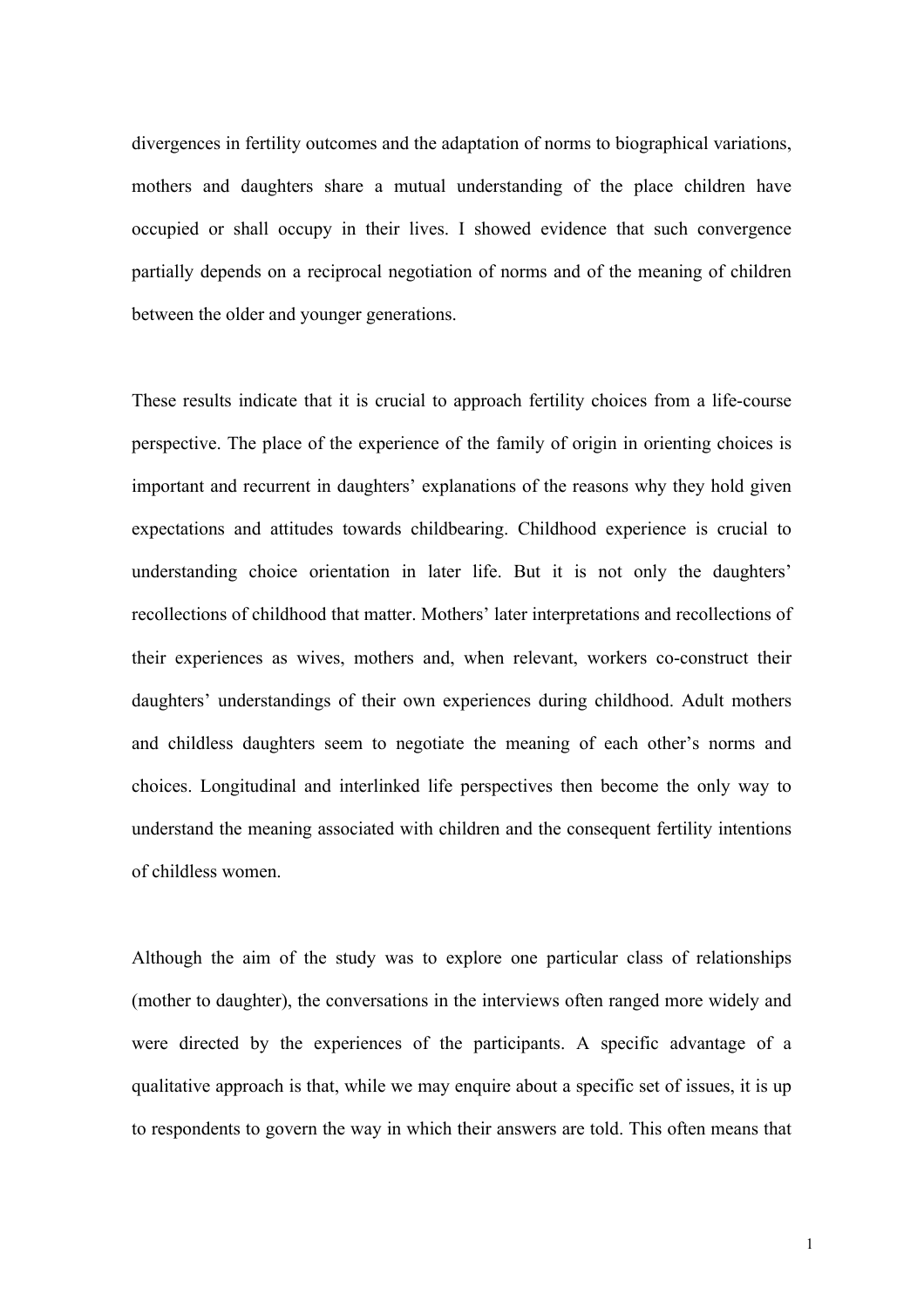they add details about contextual circumstances and additional relationships from which they draw personal meanings, including meanings regarding children. One consistent finding throughout the interviews was the important role of the experience of siblings' and peers' parenthood in moderating the intergenerational transmission of specific norms. One limitation of a dyadic sample is the possibility that there is a bias in my having interviewed only mothers and daughters who maintained a relationship during the daughter's adulthood. They may be selected for sharing normative beliefs to a greater extent than mothers and daughters who interrupted contact. On the one hand, such convergence may be the cause of their continued close relationship. On the other hand, mothers' attitudes can be influenced by their children's behaviour (Axinn and Thornthon 1993), with mothers adapting their beliefs retrospectively to converge with their daughters' choices and thus reduce conflict. This multidirectionality makes making non-longitudinally designed studies of norms and values particularly challenging.

In conclusion, my findings contribute to the literature on intergenerational transmission of fertility and family behaviour by highlighting the complexity of socialization. On the one hand, I find that mothers and daughter talk about childbearing norms with reference to similar underlying values, so that, even when the specific norms are adapted to biographical variations, suggesting resistance, the meanings and values on which they are based are passed on within the dyadic relationship. This adaptation permits the passing of values from one generation to the next, while at the same time allowing for specific behaviours and related permissive, proscriptive and prescriptive norms to be fine-tuned. On the other hand, it is also clear that influences on reported values are at times multidirectional, flowing from adult daughters to mothers.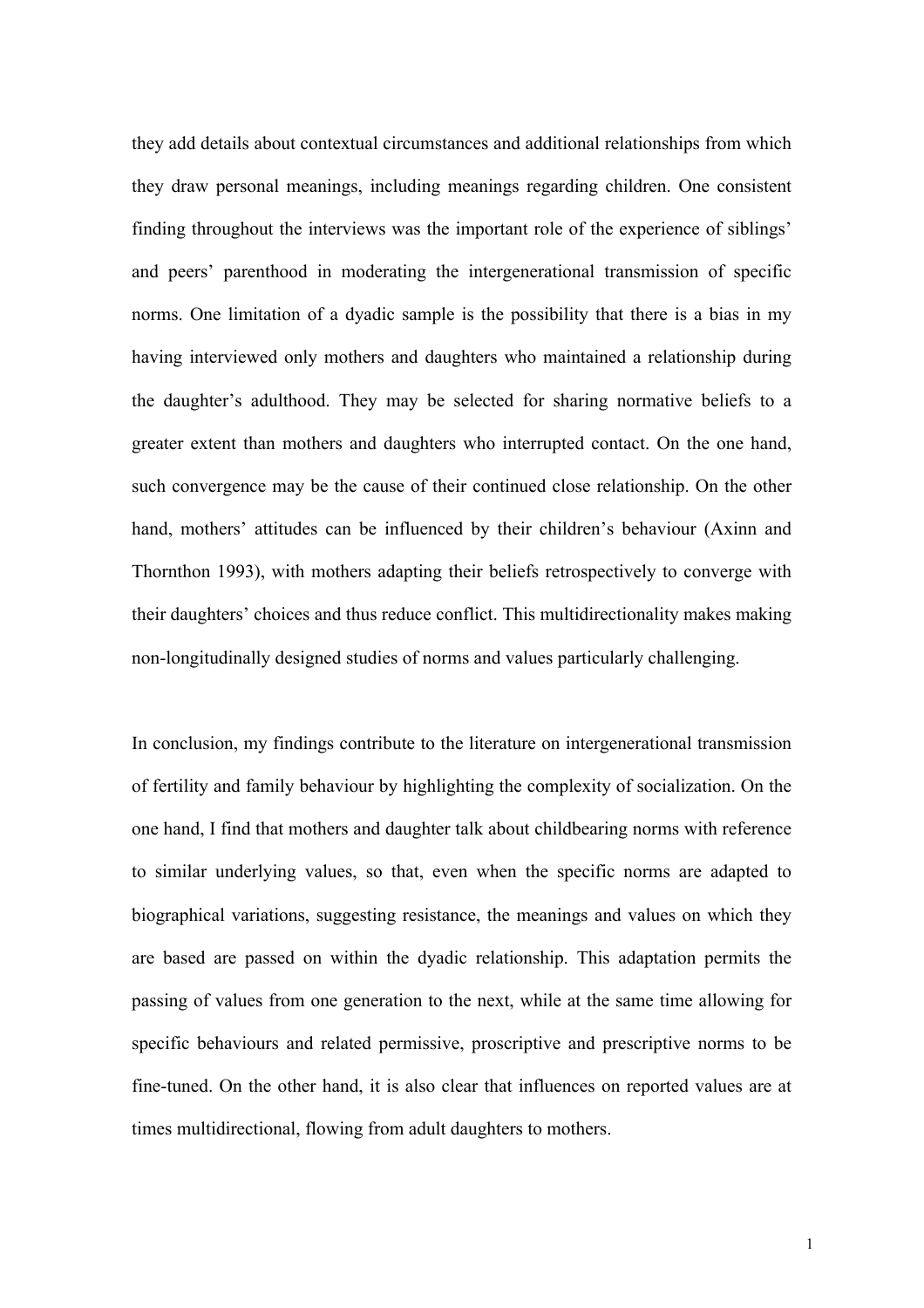#### **ACKNOWLEDGMENTS**

My sincere appreciations are due to the mothers and daughters who shared their experiences and thoughts by participating in this study.

## **REFERENCES**

Albertini, M., M. Kohli, C. Vogel (2007). Intergenerational transfers of time and money in European families: common patterns – different regimes? *Journal of European Social Policy*, 17: 319-334.

Axinn, William G., and Arland Thornton (1996). The Influence of Parents' Marital Dissolutions on Children's Attitudes Toward Family Formation. *Demography* 33: 66- 81.

Axinn, W.G., M.E. Clarkberg and A. Thornton (1994). Family Influences on Family Size Preferences, *Demography* 31(19): 65-79.

Axinn, William G., and Arland Thornton (1993). Mothers, Children, and Cohabitation: The Intergenerational Effects of Attitudes and Behavior. *American Sociological Review*  58: 233-46.

Barbagli, M., M. Castiglioni, and G. Dalla Zanna (2003). *Fare Famiglia in Italia*. Bologna. Il Mulino.

Barber, Jennifer S. (2000). Intergenerational Influences on the Entry into Parenthood: Mothers' Preferences for Family and Non-Family Behavior. *Social Forces* 79: 319-48.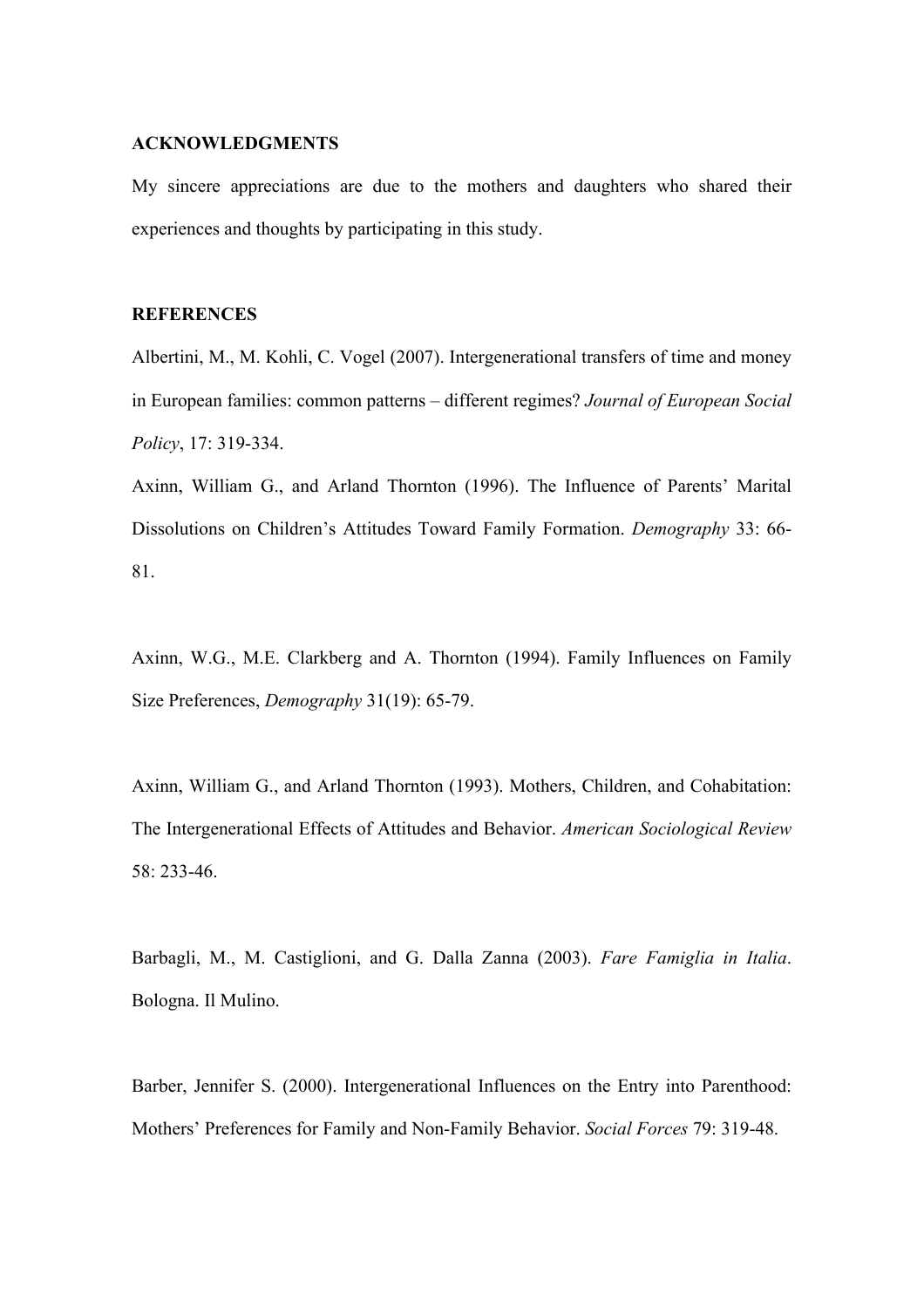Bernardi, L. and A. Oppo (2011). Couple Formation as a Transition between Families. In Jallinoja, R. and E. Widmer (eds.) *Family and Kinship in Contemporary Europe*, Palgrave, Basingstoke: 133-157.

Bernardi, L. and A. Oppo (2008). Female-centered Family Configurations and Fertility, in Widmer E. and R. Jallinoja (eds.) *Beyond the Nuclear Family: Families in a Configurational Perspective*, Munich: Peter Lang: 175-202.

Bernardi, L. and R. White (2010). Close kin influences on fertility behaviour, in Heady, P. and M. Kohli (eds.) *Family, Kinship and State in Contemporary Europe: Perspectives on Theory and Policy, Vol. 3*, Campus, Frankfurt: 177-201.

Chesnais, J-C. 1998. 'Below-replacement fertility in the European Union (EU-15): Facts and policies, 1960-1997.' *Review of Population and Social Policy* 7: 83-101.

Connell (2009), *Gender*, Cambridge: Polity Press.

Dalla Zuanna, G. (2001). The Banquet of Aeoulus, *Demographic Research* 4(5): 133- 162.

Gagnon, A., and E. Heyer (2001). Intergenerational correlation of effective family size in early Quebec (Canada). *American Journal of Human Biology,* 13(5): 645-659.

Kahn, J. R. and K. E. Anderson (1992). Intergenerational patterns of teenage fertility,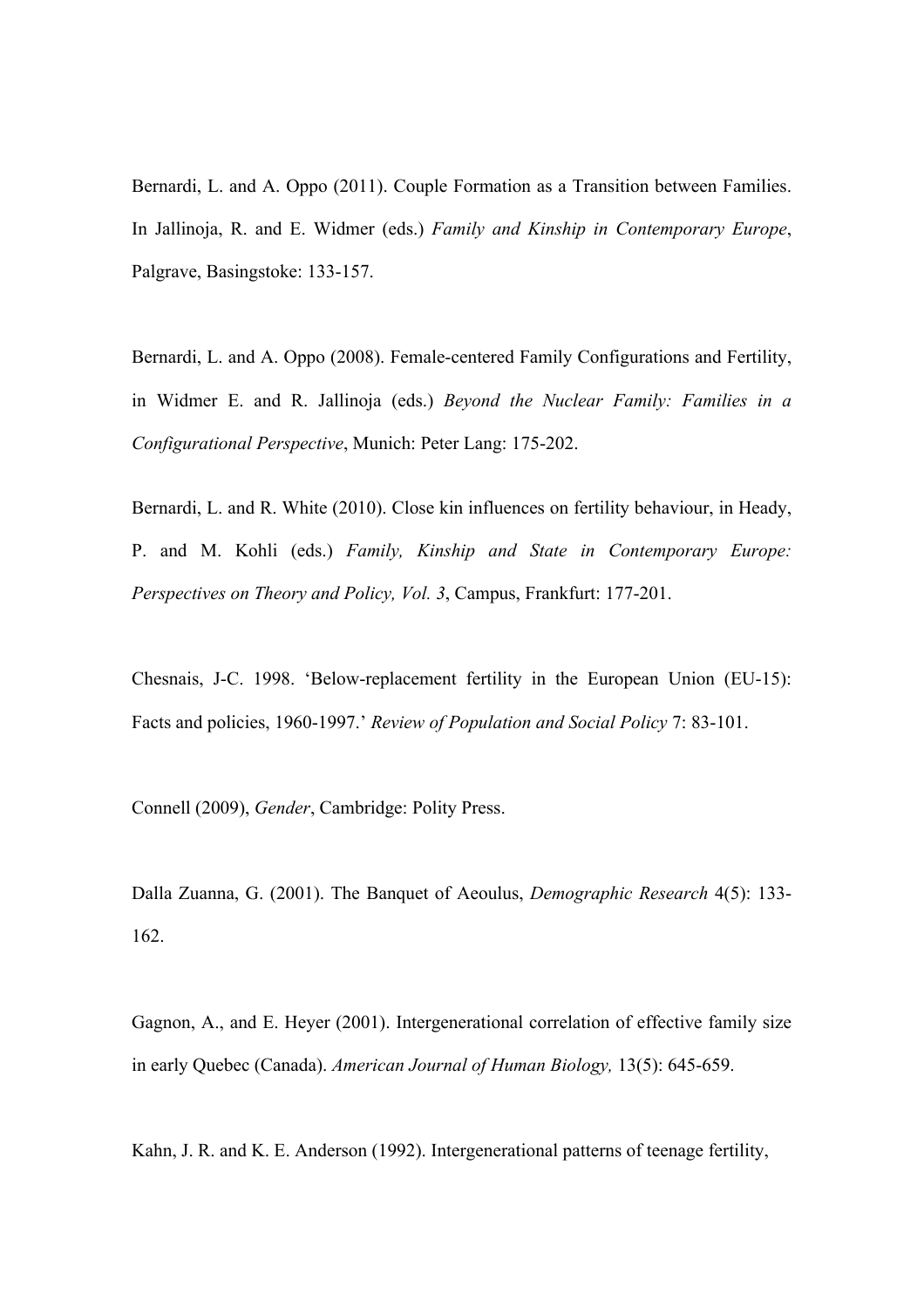*Demography* 29(1): 39-57.

Liefbroer, A. and C. Elzinga (2006) 'Intergenerational Transmission of Behavioral Patterns: Similarity of Parent's and Children's Family-Life Trajectories' (unpublished manuscript, draft version November 4, 2006)

Livi Bacci, M. (2001). Too few children and too much family, *Daedalus,* 130 (3): 139- 155.

McDonald, P. 2000a. 'Gender equity, social institutions and the future of fertility.' *Journal of Population Research* 17: 1-16.

Moen, P., Erickson, M. A., Dempster-McClain, D. (1997), Their Mother's Daughters? The Intergenerational Transmission of Gender Attitudes in a World of Changing Roles *Journal of Marriage and the Family,* 59 (May), 281-293.

Murphy, M. (1999). Is the Relationship between the Fertility of Parents and Children really weak?, *Social Biology,* 46: 122-145.

Murphy, M. and Knudsen, L. B. (2002). The intergenerational transmission of fertility in contemporary Denmark: the effects of number of siblings (full and half), birth order, and whether male or female, *Population Studies* 56(3): 235-248.

Pullum, T. and D. Wolf. (1991). Correlations Between Frequencies of Kin,